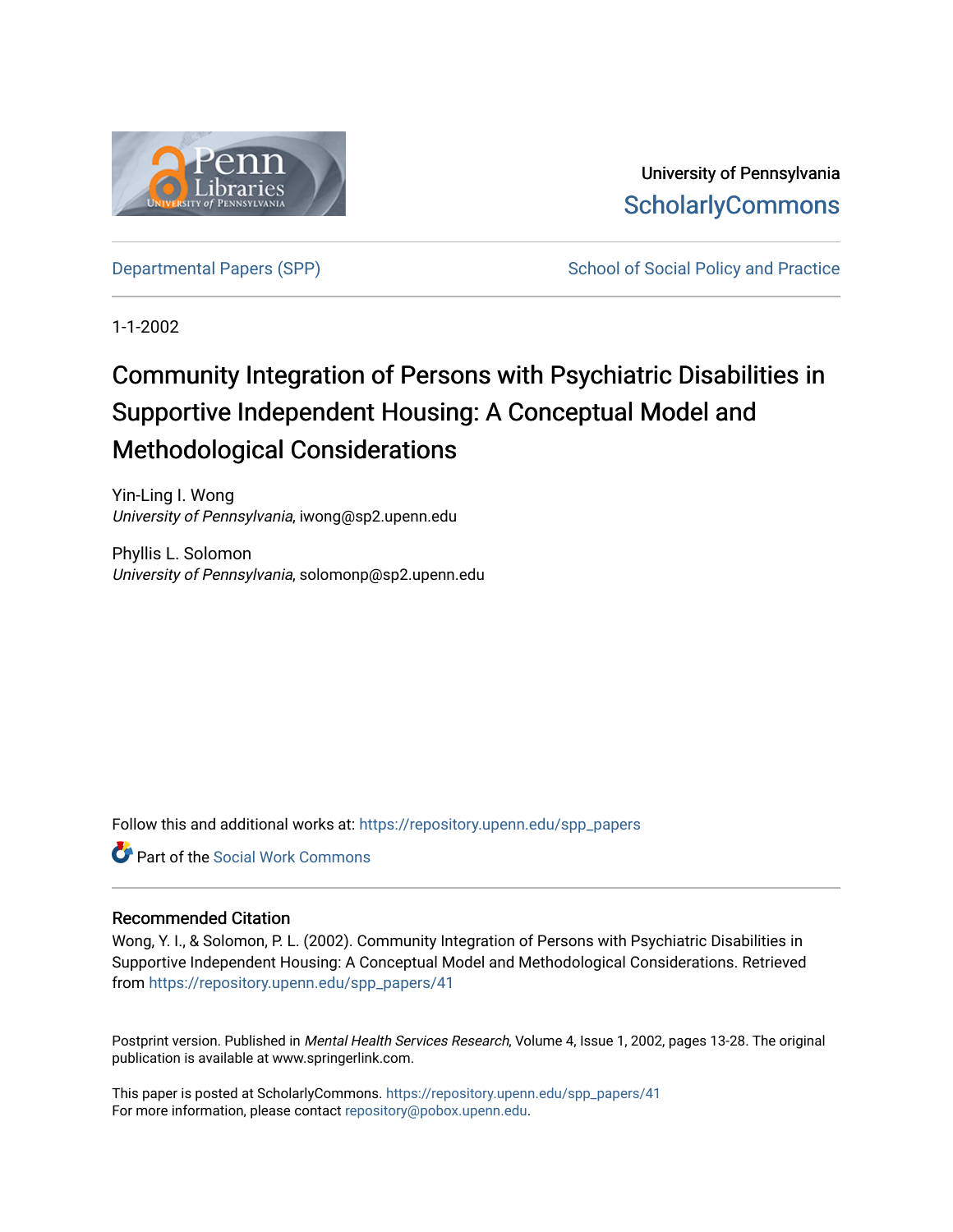## Community Integration of Persons with Psychiatric Disabilities in Supportive Independent Housing: A Conceptual Model and Methodological Considerations

### Abstract

Despite the consensus regarding community integration as a major goal of mental health policy and the emergence of supportive independent housing as a critical component of community mental health services, mental health services research has not examined the extent to which housing and service characteristics are associated with community integration of persons with psychiatric disabilities in supportive independent housing. The main goal of this paper is to propose a conceptual model of factors influencing community integration which takes into account the differential configuration of housing setting and support structure in supportive independent housing. The conceptual model encompasses a multidimensional conceptualization of community integration and considers an array of housing and service characteristics that are potentially relevant determinants of community integration. Based on the proposed model, this paper outlines the methodological considerations for future research with regard to measurement, research designs, and statistical models.

#### Keywords

community integration, independent housing, community support services, persons with psychiatric disabilities, mental health services research

#### **Disciplines**

Social Work

#### **Comments**

Postprint version. Published in Mental Health Services Research, Volume 4, Issue 1, 2002, pages 13-28. The original publication is available at www.springerlink.com.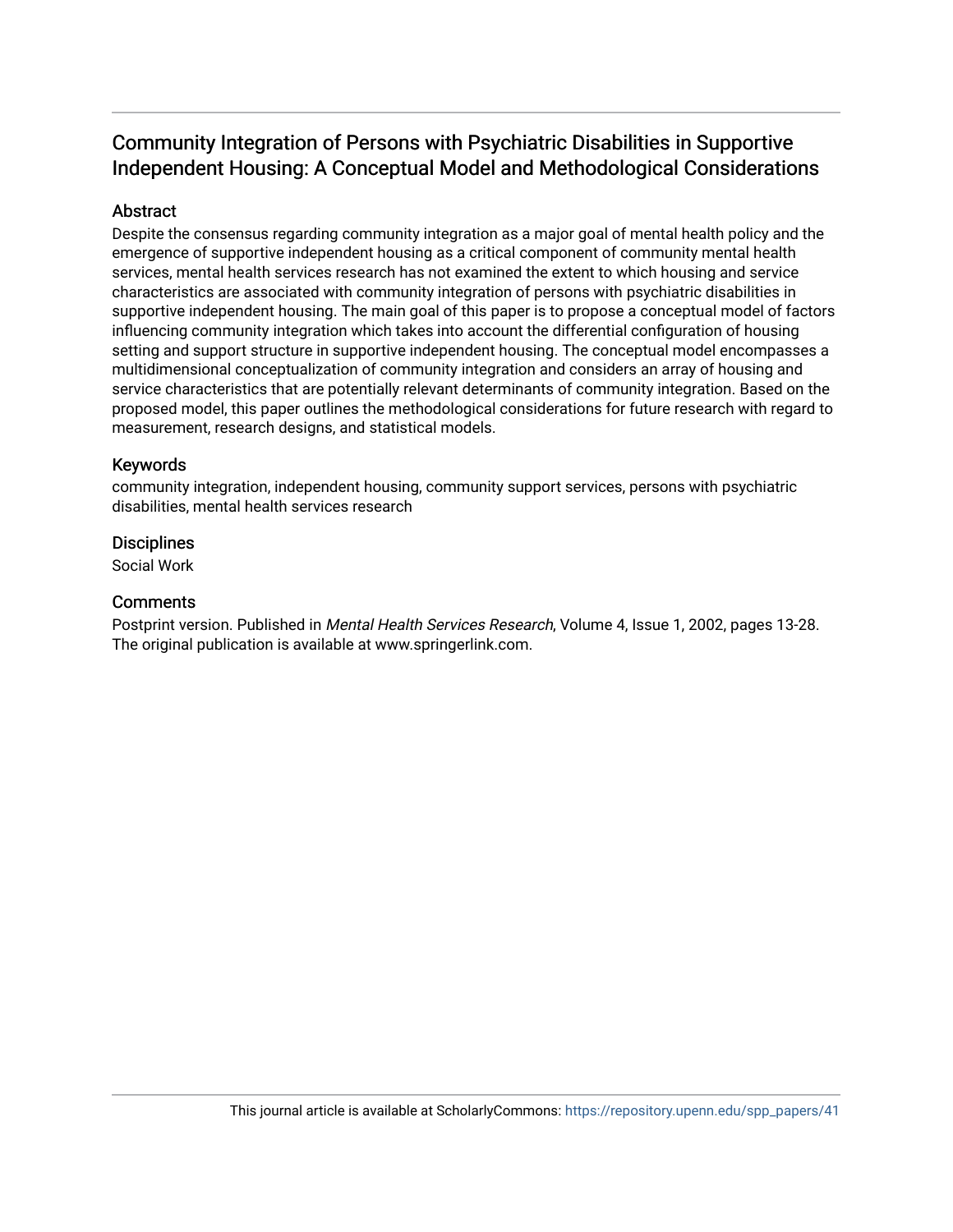# **Community Integration of Persons with Psychiatric Disabilities in Supportive Independent Housing: A Conceptual Model and Methodological Considerations**

Yin-Ling Irene Wong,  $Ph.D.^1$  and Phyllis L. Solomon, Ph.D.<sup>2</sup>

**(***Published at Mental Health Services Research 2002***)** 

Running title: Community Integration

<sup>1</sup>Assistant Professor, School of Social Work, University of Pennsylvania, 3701 Locust Walk, Philadelphia, PA 19104-6214. E-mail: [iwong@ssw.upenn.edu](mailto:iwong@ssw.upenn.edu). <sup>2</sup> Professor, School of Social Work, University of Pennsylvania, 3701 Locust Walk, Philadelphia, PA 19104-6214. E-mail: [solomonp@ssw.upenn.edu](mailto:solomonp@ssw.upenn.edu).  $3$ Correspondence should be directed to Yin-Ling Irene Wong, School of Social Work, University of Pennsylvania, 3701 Locust Walk, Philadelphia, PA 19104-6214. E-mail: [iwong@ssw.upenn.edu](mailto:iwong@ssw.upenn.edu).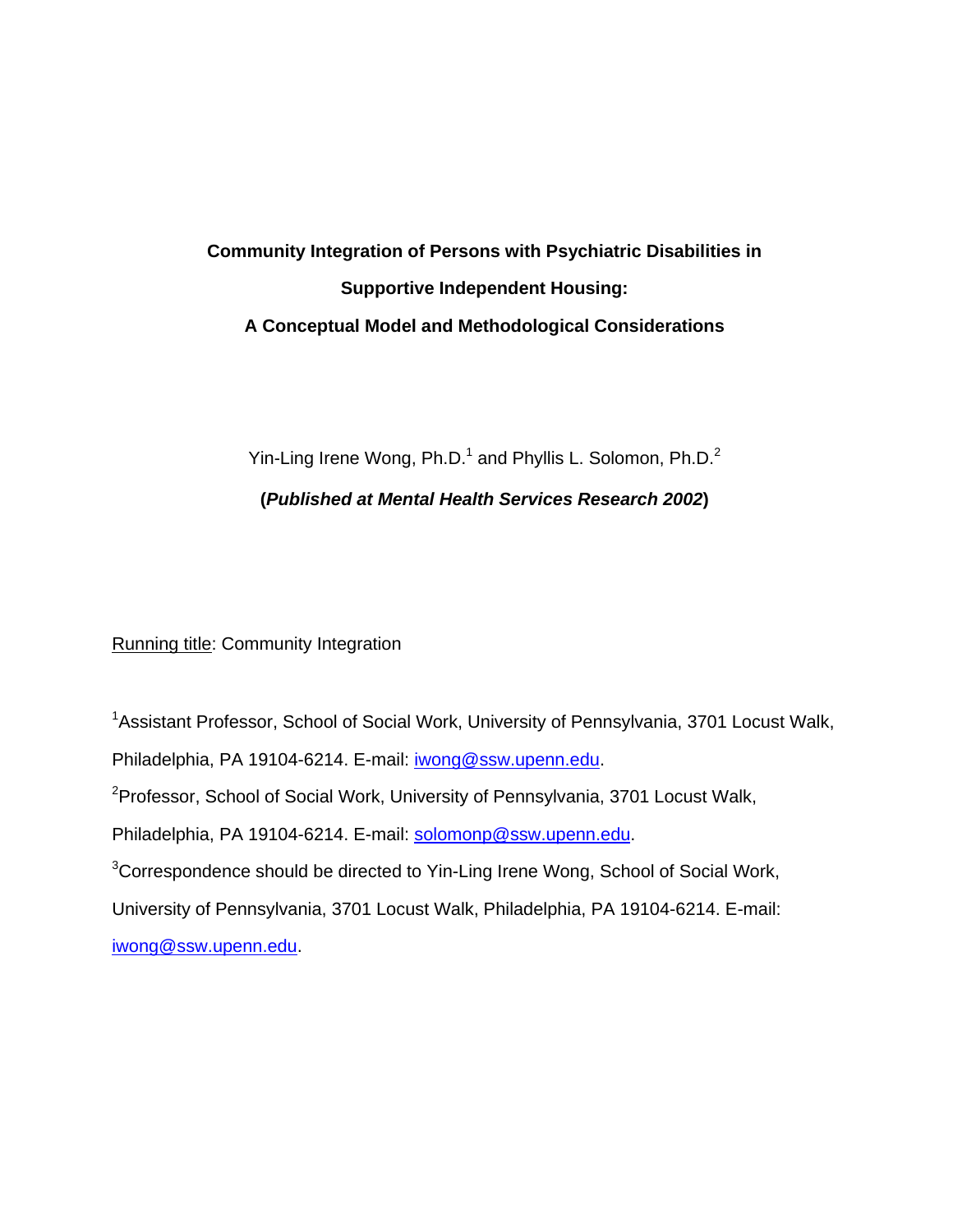#### **ABSTRACT**

 Despite the consensus regarding community integration as a major goal of mental health policy and the emergence of supportive independent housing as a critical component of community mental health services, mental health services research has not examined the extent to which housing and service characteristics are associated with community integration of persons with psychiatric disabilities in supportive independent housing. The main goal of this paper is to propose a conceptual model of factors influencing community integration which takes into account the differential configuration of housing setting and support structure in supportive independent housing. The conceptual model encompasses a multidimensional conceptualization of community integration and considers an array of housing and service characteristics that are potentially relevant determinants of community integration. Based on the proposed model, this paper outlines the methodological considerations for future research with regard to measurement, research designs, and statistical models.

#### **KEY WORDS**

Community integration; independent housing; community support services; persons with psychiatric disabilities; mental health services research.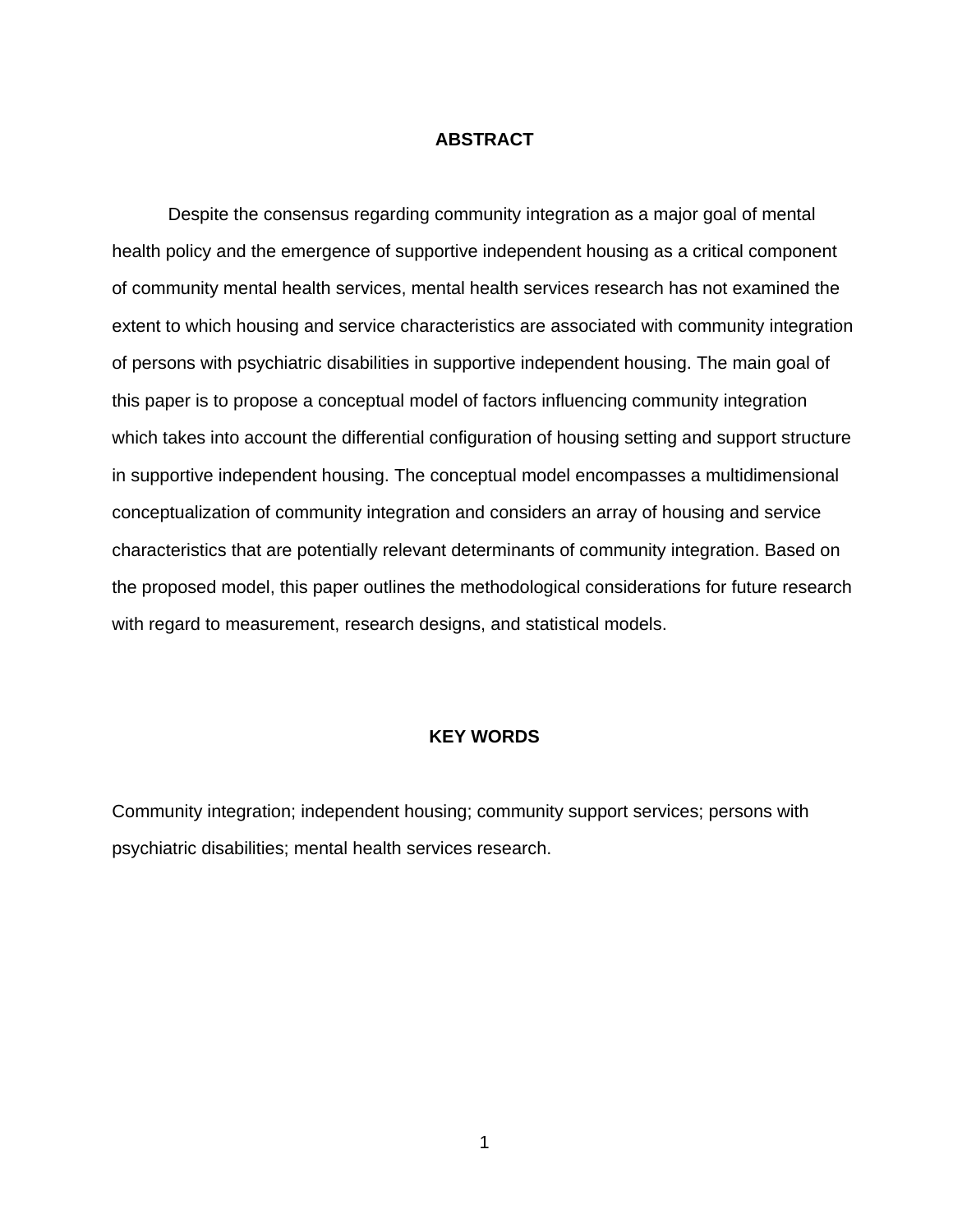### **ACKNOWLEDGMENTS**

A National Institute of Mental Health grant to the University of Pennsylvania Social Work Mental Health Research Center (R24 MH 57239) provided support for the research leading to this paper. We wish to express our gratitude to Roberta G. Sands and two anonymous reviewers for their helpful comments and suggestions.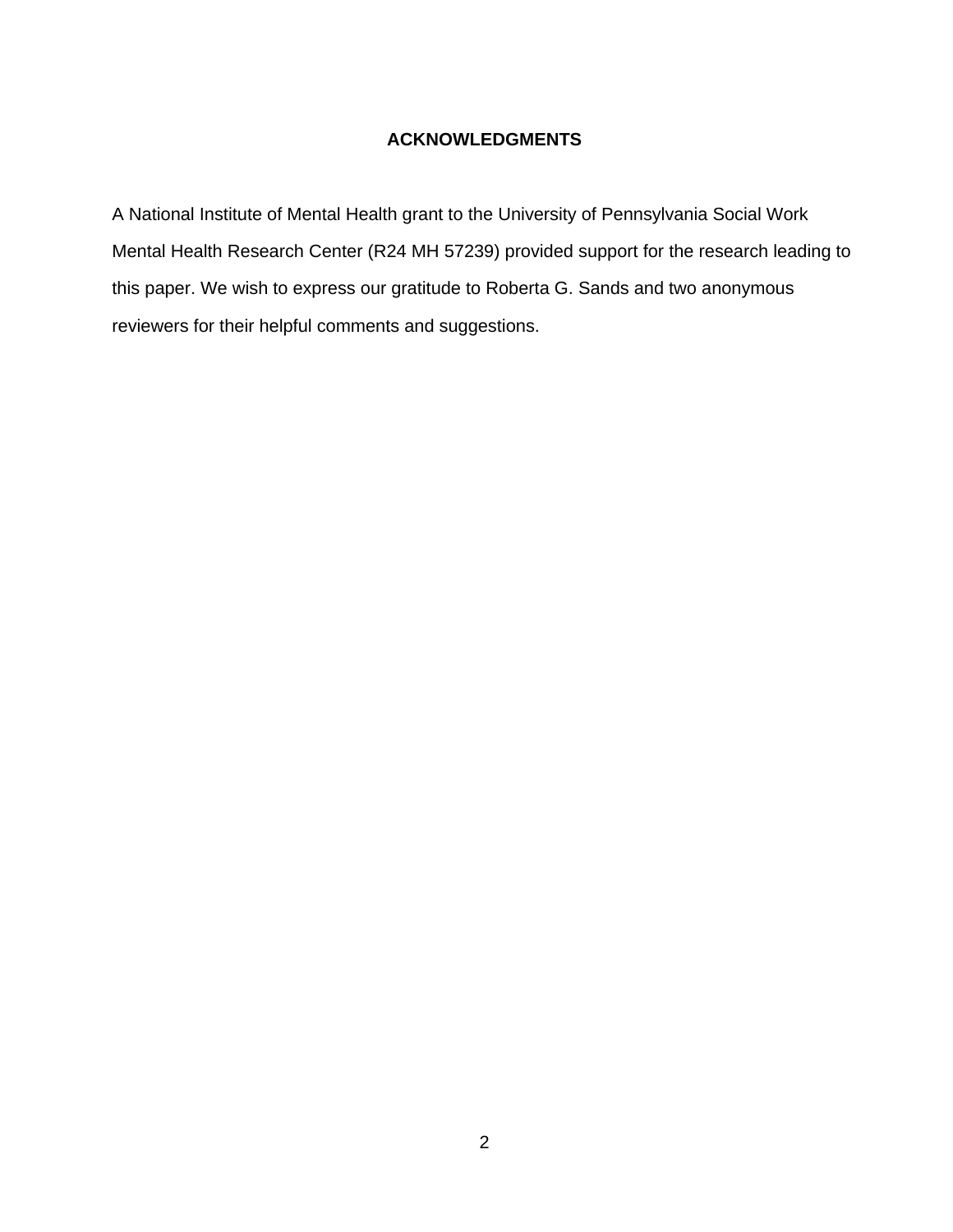The integration of persons with psychiatric disabilities into the community is perceived as a principle, value, paradigm, and major goal of mental health policy (Carling, 1996; Flynn & Aubry, 1999; Fellin, 1993). The concept of community integration is premised on the notion of common citizenship—that is, individuals with disabilities have an inherent right and should be afforded the opportunity to live, study, work, and recreate alongside, and in the same manner, as their peers without disabilities (Racino, 1995). In this post-deinstitutionalization era, the provision of housing with community support services is seen as pivotal in determining the extent of success in integrating mental health consumers into the community. Within an array of community residential arrangements, supportive independent housing—that is, independent community living arrangements coupled with the provision of community support services—has been considered a housing mode that is most conducive to the goal of integration (Blanch, Carling, & Ridgway, 1988; Carling, 1992). It has been assumed that persons with psychiatric disabilities can assume roles and life styles as participating members of the community in the most normalized living environment, when given appropriate services and supports suited to their mental health status and service needs.

 Despite the importance of integration as a key indicator of effectiveness of supportive independent housing, there is little conceptual and empirical work on identifying features of the housing setting that may enhance community integration. Community integration has been conceived as a unidimensional concept focusing on the extent that persons with psychiatric disabilities participate in community activities and use community resources (Segal & Aviram, 1978). Little attention in the mental health literature has been given to defining and measuring other dimensions of integration, including social engagements and interactions with neighbors and other community members, and the perception of community membership (Flynn & Aubry, 1999).

Although a body of empirical research has emerged examining the housing and service correlates of community integration, most of these studies were conducted with residents in sheltered-care settings and congregate community residential facilities, including board and care homes, transitional halfway houses, and long-term supervised group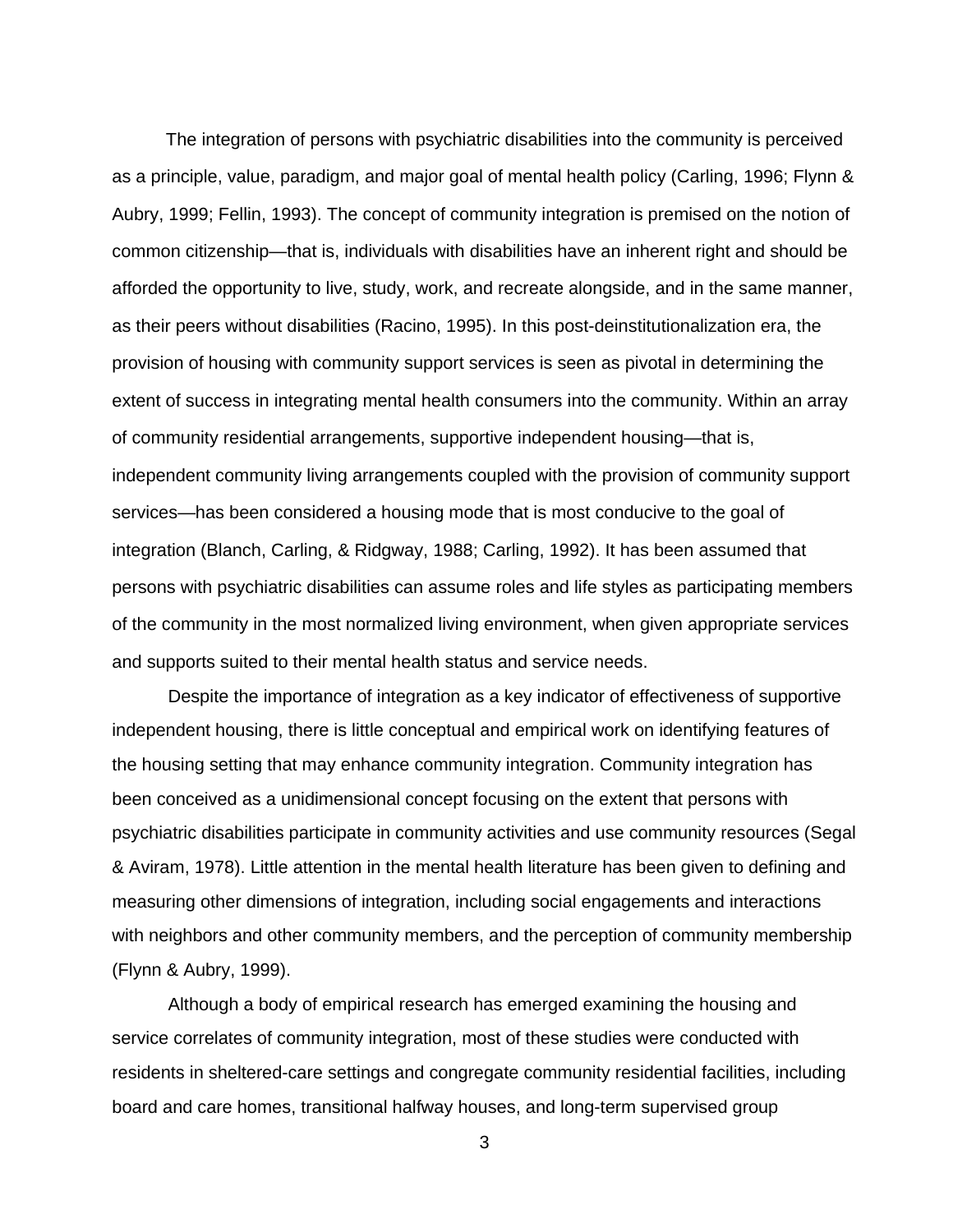residences. Given the differences in residential and service arrangements of congregate facilities as compared to independent housing, it is questionable whether these findings can be generalized to those of supportive independent housing. Furthermore, while previous studies have found a number of housing and service characteristics to be predictive of community integration of mental health consumers, few of these studies have related these characteristics to program domains nor have they developed systematic methods to empirically measure the domains. The development of a conceptual model which encompasses a multidimensional conceptualization of community integration, and which maps the relationships between program domains and community integration, is an important starting point for identifying relevant program-level characteristics that may be modified to enhance community integration of mental health consumers residing in supportive independent housing.

The main goal of this paper is to propose a conceptual model for understanding the relationship of housing and service characteristics to community integration in the context of supportive independent housing. A prerequisite for building such a model is a comprehensive conceptualization of community integration. Based on a review of the literature in the mental health and related fields, this paper assesses the conceptual and methodological issues involved in measuring community integration. The proposed conceptual model of potential factors that explain community integration considers an array of housing and service characteristics that are specific to supportive independent housing. This paper draws from and extends current research on factors that influence community integration by reconceptualizing the ways in which the key housing and service domains of supportive independent housing affect community integration. Based on the proposed model, this paper outlines the methodological considerations for future research with regard to measurement, research designs, and statistical methods.

#### **THE CONTEXT: SUPPORTIVE INDEPENDENT HOUSING**

 For more than a decade, supportive independent housing has evolved as an important component of community mental health services (Knisley & Fleming, 1993; National Association of State Mental Health Program Directors, 1987; Newman, 1992; Newman,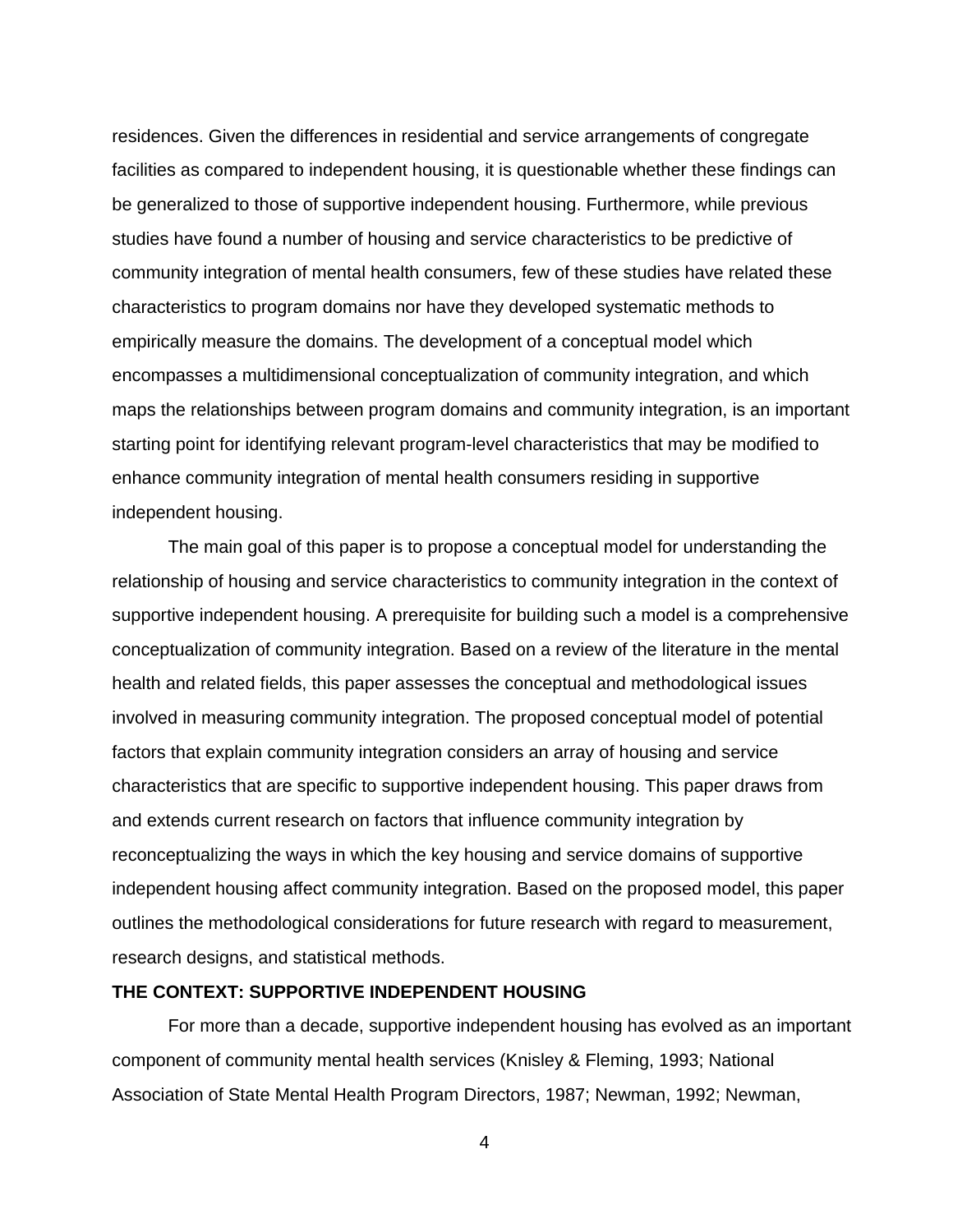<span id="page-7-0"></span>Reschovsky, Kaneda, & Hendrick, 1994). The emergence of supportive independent housing as a desirable housing and service approach for persons with psychiatric disabilities can best be understood in relation to three issues: (1) the critique of the linear residential continuum model as the dominant conceptual framework for community residential services (Ridgway & Zipple, [1](#page-7-0)990)<sup>1</sup>, (2) the recognition of the dire circumstances mental health consumers face in their fulfillment of their housing needs (The Interagency Council on the Homeless, 1992), and (3) the demonstrated effectiveness of intensive community treatment and rehabilitation in enabling persons with severe and persistent mental illness to live in normalized community settings (Stein & Test, 1980; Stein & Test, 1985). Indeed, existing research on homelessness and mental illness has provided evidence of a number of salutary effects of supportive independent housing, including reduced homelessness, increased residential stability, reduced hospitalization and fewer service gaps, reduced symptoms, improved social and personal functioning, improved quality of life, and increased satisfaction with housing (Center for Mental Health Services, 1994; Dickey, Gonzalez, Latimer, Powers, Schutt, & Goldfinger, 1996; Dixon, Friedman, & Lehman, 1993; Hurlburt, Wood, & Hough, 1996; Lehman, Kernan, DeForge, & Dixon, 1995; Marshall, Burnam, Koegel, Sullivan, & Benjamin, 1996; Ridgway & Rapp, 1997; Schutt, Goldfinger, & Penk, 1997; Shern et al., 1997; Tsemberis, 1999).

 $1$  The linear residential continuum model is used to describe a residential system that contains various settings that differ in levels of care and/or supervision and levels of restrictiveness. Mental health consumers are matched to a particular setting based on their level of functioning and disabilities. They are expected to move to more independent living arrangement once they become stabilized and acquire the necessary skills. Arguments against the residential continuum model include residential instability induced by the movements along the continuum, the loss of social supports associated with the moves, the possibility of gridlocking the system, and the questionable assumption that consumers do not need mental health services once they "graduate" from the continuum to independent housing.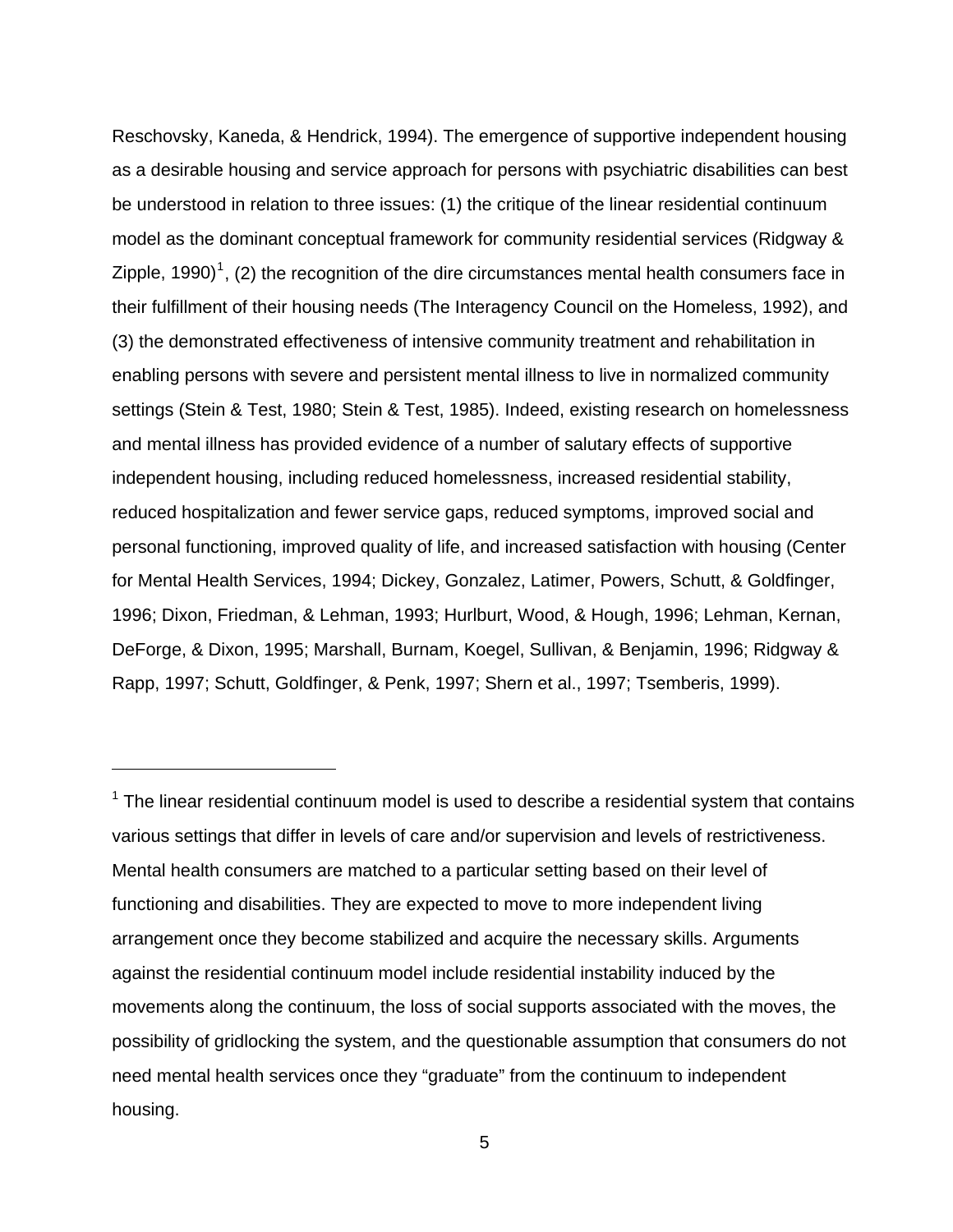<span id="page-8-0"></span> Two defining program features of supportive independent housing are a permanent living arrangement for mental health consumers, regardless of exacerbation of symptoms (Parkinson, Nelson, & Horgan, 1999), and an emphasis on social integration of mental health consumers with non-disabled community members within normalized settings (Carling, 1992). These features are contrasted with the housing and service characteristics of congregate and supervised residential programs, which emphasize building transitional therapeutic communities based on homogenous groupings of consumers who possess similar levels of functioning (Ridgway & Zipple, 1990). In supportive independent housing, residents are expected to have varied clinical needs and independent living skills, with community support services provided to residents on an individualized, "as needed" basis.

While some have considered supportive independent housing primarily as a nonfacility-based and person-centered approach for providing housing and community support for mental health consumers, Carling and others have argued for a paradigmatic approach, emphasizing the philosophical underpinnings of consumer rights and community integration (Carling, 1995; Hogan & Carling, 1992; Ridgway & Zipple, 1990). The "supported housing" model has been coined to signify a housing and service approach that reflects the values of consumer choice, control, self-help and empowerment and that de-emphasizes professional services (Parkinson, Nelson, & Horgan, 1999). But despite the emerging consensus over the desirability of the operational principles of choice, control and empowerment, no studies to date have evaluated the extent to which supportive independent housing programs are organized along these principles.<sup>[2](#page-8-0)</sup> Specific to the purpose of this article, no current work has systematically examined the extent to which features of supportive independent housing programs are predictive of the levels of community integration among their residents.

 $2$  A multi-site study, sponsored by the Substance Abuse and Mental Health Services Administration (SAMHSA) Center for Mental Health Services (CMHS), is underway to assess the fidelity to the supported housing model in various community residential programs (personal communication with Debra Rog, September 2000).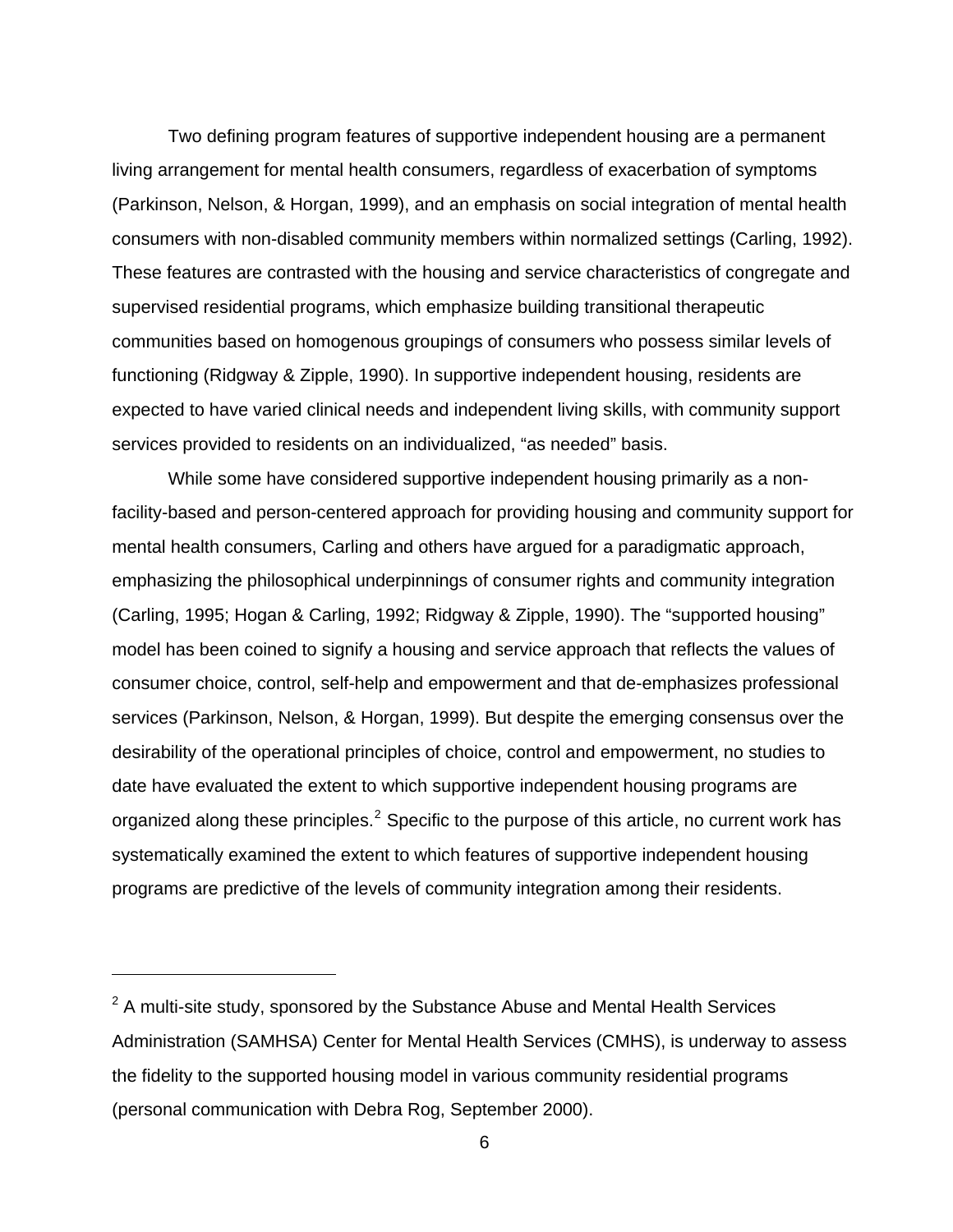<span id="page-9-0"></span>Addressing this question requires a critical review of the conceptual and operational definitions of community integration.

#### **CONCEPTUAL AND OPERATIONAL DEFINITIONS OF COMMUNITY INTEGRATION**

 Among the fields of study of various types of disabilities, the concept of integration has been most thoroughly explored and explicitly articulated in the area of mental retardation and developmental disabilities (Flynn & Aubry, 1999). In his work on normalization and social role valorization, Wolfensberger defined integration as a multidimensional concept with two components—physical and social integration (Wolfensberger, 1972; Wolfensberger & Thomas, 1983; Wolfensberger, 1993). Physical integration consists of "physical presence of a (devalued) person or persons in ordinary settings, activities, and contexts, where nondevalued people are also present," whereas social integration consists of "participation by a (devalued) person or persons in social interactions and relationships with non-devalued citizens that are culturally normative both in quantity and quality, and that take place in normative activities and in valued, or at least normative, settings or context" (Wolfensberger & Thomas, 1983, p. 18). Storey (1993) used a similar conceptualization in his assessment of integration. Building on the work of Mank and Buckley (1989), Storey expanded the social dimension of integration by incorporating the concept of social networks, which was defined as "people who are identified as socially important to a person" (Storey, 1993, p. 283). Based on this definition, social networks were to be assessed by measuring their size, structure, functions, and adequacy in supporting persons with developmental disabilities.

In contrast to the multifaceted notion used in the field of developmental disabilities, research in the community mental health arena has defined integration chiefly in terms of "physical integration." The emphasis on the physical aspect of integration is evident in Table 1, which summarizes the conceptual and operational definitions of integration used in 17 studies of persons with psychiatric disabilities living in community settings.<sup>[3](#page-9-0)</sup> The table also provides information on the study sample and the specific type of residential setting studied.

 $3$  The studies included in Table 1 were based on a review of research on community integration of persons with psychiatric disabilities sampled in community-based residential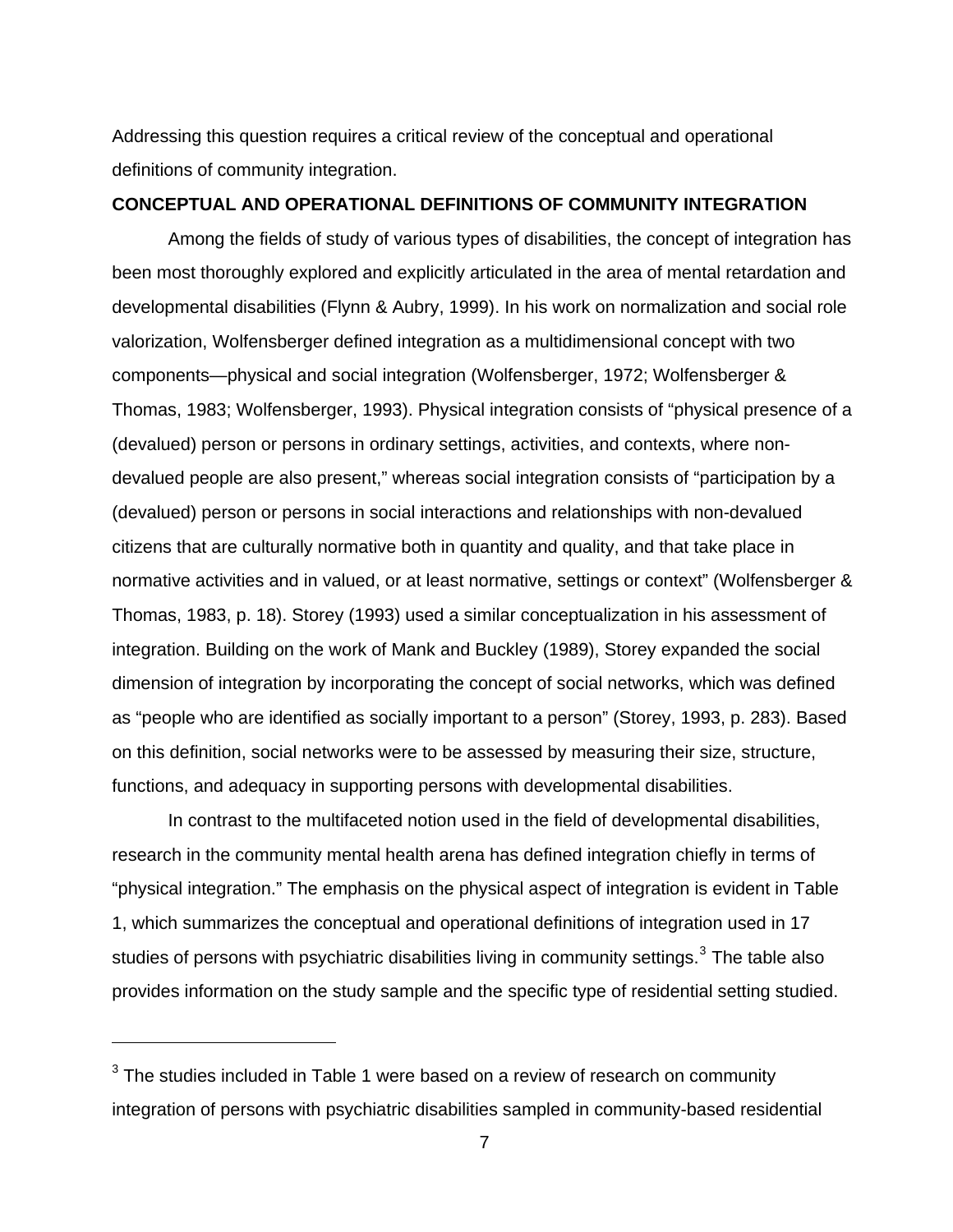#### **INSERT TABLE 1 HERE**

Segal and Aviram's 1978 study of community-based sheltered-care residents in California has been the most widely cited study of community integration of mental health consumers (refer to the  $6<sup>th</sup>$  entry of the table). The researchers used the term "external integration" to refer to mental health consumers' involvement outside the residential facility, which was distinguishable from their involvement within the facility, referred to as "internal integration." Five levels of involvement were delineated in the concept of external integration. These included: (1) presence—the amount of time spent in the community; (2) access—the ease to which goods, services, and social contacts are available; (3) participation—the extent of involvement in activities with other people; (4) production—whether or not an individual participates in income-producing employment; and (5) consumption—the extent to which an individual manages his or her personal finances or purchases goods and services.

 Segal and Aviram (1978) developed a 44-item External Integration Scale, comprised of 7 subscales to measure 4 of the 5 levels of involvements (refer to Segal & Aviram, 1978, p. 298-301). They dropped the level of "production" from their operational definition of integration because of the small percent of mental health consumers engaged in paid employment in their research. Despite the inclusion of two subscales that inquired into the ease of access to contacts with family and friends, the extent to which mental health consumers actually engaged in social interactions with network members was not adequately covered in the External Integration Scale. Specifically, the inquiry into social interactions was restricted to how often consumers visited family members, friends, and acquaintances in a typical day.

 Consistent with the work of Segal and Aviram (1978), the majority of studies in Table 1 defined integration primarily in terms of mental health consumers' participation in community activities and their use of community resources (refer to studies 2, 3, 4, 5, 7, 8, 9, 10, 11, 14, 15, 17 in the table). Consequently, most used either the External Integration Scale or an

settings. The 17 articles were identified chiefly through an electronic bibliographic database, PsycINFO. Key words included community integration, social integration, community participation, and community attitudes.

 $\overline{a}$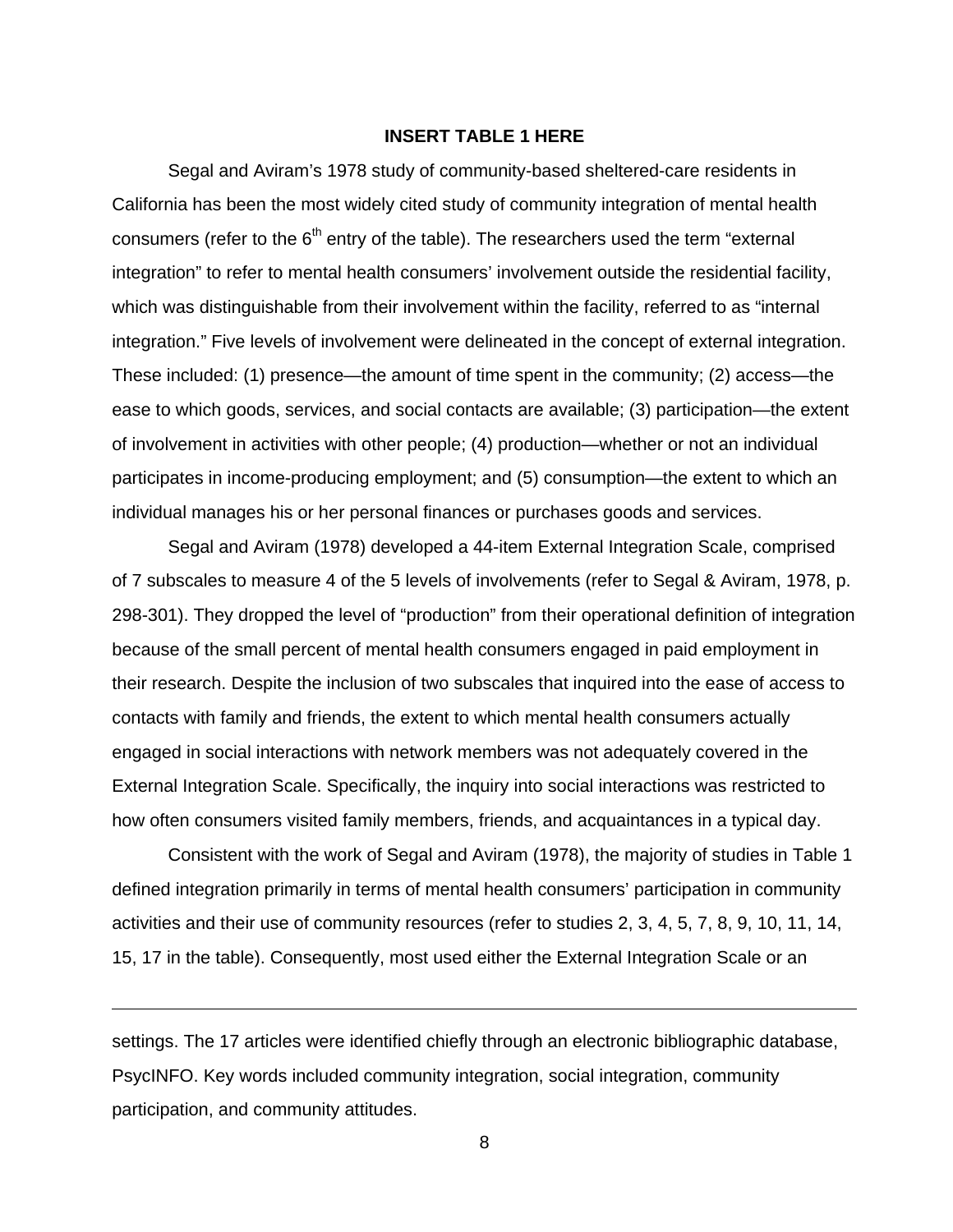adapted version (Aubry & Myner, 1996; Kennedy, 1989; Kruzich, 1985; Nelson, Hall, Squire, & Walsh-Bowers, 1992; Segal, Baumohl, & Moyles, 1980; Segal & Everett-Dille, 1980; Segal & Kotler, 1993; Shadish & Bootzin, 1984; Trute & Segal, 1976), although others used measures that closely resembled the External Integration Scale (Nagy, Fisher, & Tessler, 1988; Sherman, Frenkel, & Newman, 1986; Timko, 1996; Timko & Moos, 1998).

Few studies included measures of the social interactional aspect of community integration (Aubry & Myner, 1996; Sherman et al., 1986; Sherman, Newman, & Frenkel, 1984; Trute, 1986), and only two studies to date included measures of perceived community membership (Aubry & Myner, 1996; Silverman & Segal, 1994). Moreover, the operationalizations of the social (interactional) and psychological (perceptual) aspects of community integration were less well developed than those examining physical integration. For example, in Silverman and Segal's 1994 study, perceived community membership was indicated by a single question: "Do you feel that you really belong to this neighborhood, that you are part of it?" Although two social integration scales have been developed to measure the extent of neighborhood contact (Aubry, Tefft, & Currie, 1995; Trute, 1986), these measures have been used on too limited a basis to establish their psychometric properties.

A clearly articulated and broadened definition of community integration is a necessary step for building a conceptual model that deciphers the relationships of housing characteristics and service environment to community integration among persons with psychiatric disabilities. Such a definition needs to acknowledge that integration of mental health consumers encompasses not only the physical presence in the community of persons with psychiatric disabilities, but also the maintenance of social relationships with other community members and the development of a sense of efficacy and belonging in relation to the community. Such a definition needs to include three dimensions, physical, social, and psychological integration. The definitions of these three dimensions are:

1) Physical integration refers to the extent to which an individual spends time, participates in activities, and uses goods and services in the community outside his/her home or facility in a self-initiated manner (Segal, et al., 1980).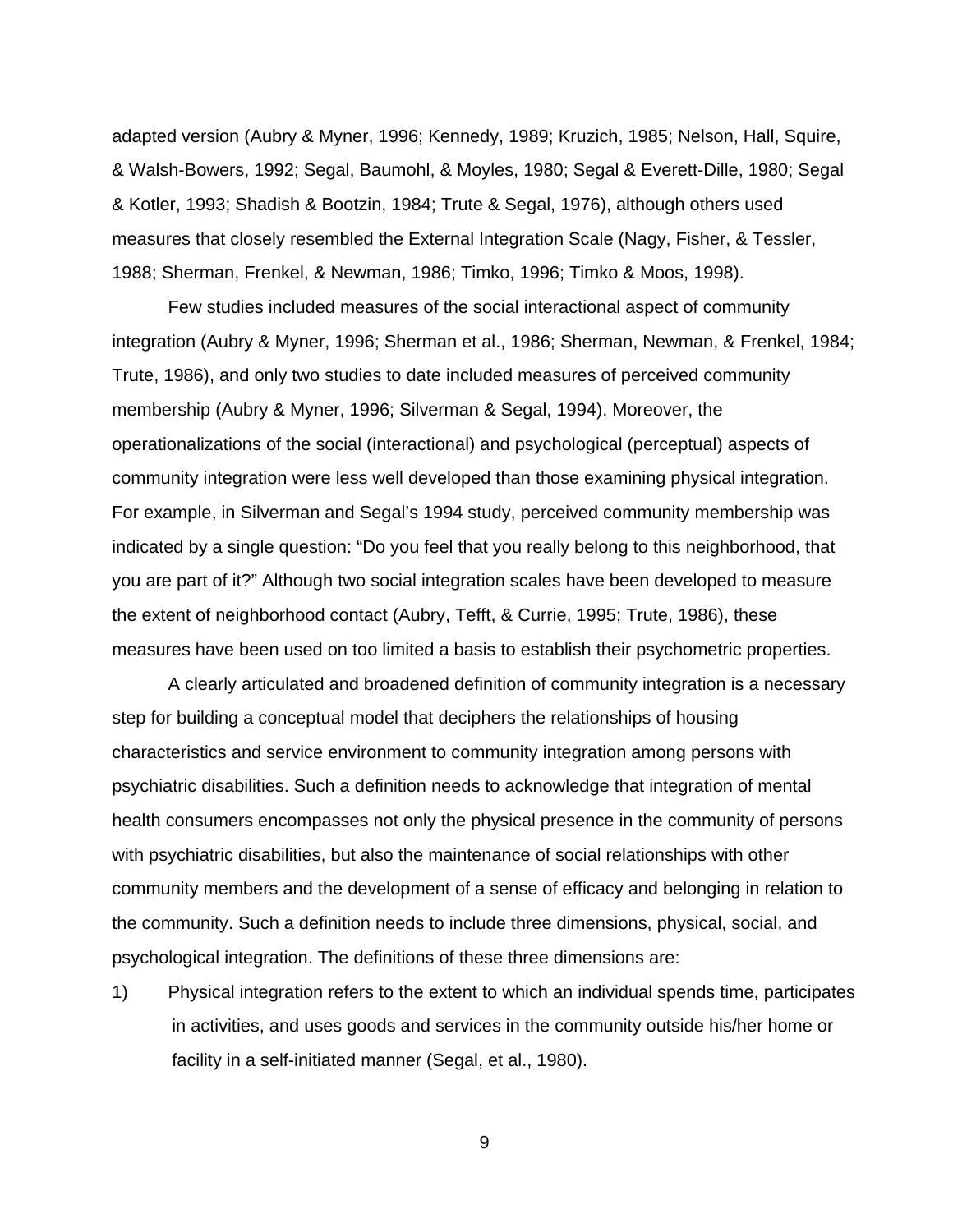- 2) Social integration has two sub-dimensions—an interactional dimension and a social network dimension.
	- a) Interactional dimension refers to the extent to which an individual engages in social interactions with community members that are culturally normative both in quantity and quality, and that take place within normative contexts (Wolfensberger & Thomas, 1983).
	- b) Social network dimension refers to the extent to which an individual's social network reflects adequate size and multiplicity of social roles and the degree to which social relationships reflect positive support and reciprocity, as opposed to stress and dependency (Fellin, 1993; Storey, 1993).
- 3) Psychological integration refers to the extent to which an individual perceives membership in his/her community, expresses an emotional connection with neighbors, and believes in his/her ability to fulfill needs through neighbors, while exercising influence in the community (Aubry & Myner, 1996; McMillan & Chavis, 1986).

## **A CONCEPTUAL MODEL OF FACTORS INFLUENCING COMMUNITY INTEGRATION IN SUPPORTIVE INDEPENDENT HOUSING**

The conceptual model proposed in this paper is predicated on an ecosystems perspective, which assumes the interdependence and interrelatedness of various components and levels of an ecological system in understanding the influences of mental health consumers' community integration (Hall, Nelson, & Fowler, 1987). The model is adapted from the longstanding work of Moos and his associates (Moos, 1997; Moos & Lemke, 1996) in their evaluation of residential treatment programs for the geriatric, psychiatric and chemically dependent populations. Moos' conceptual framework focuses on personal and environmental factors in residential treatment programs that may affect an array of resident outcomes related to community adaptation, including community integration (Moos, 1997). Specifically, Moos' model postulates that resident outcomes are affected by individual factors such as socialdemographic and clinical characteristics, as well as physical (housing), behavioral (policies and services), and support features that characterize residential treatment programs.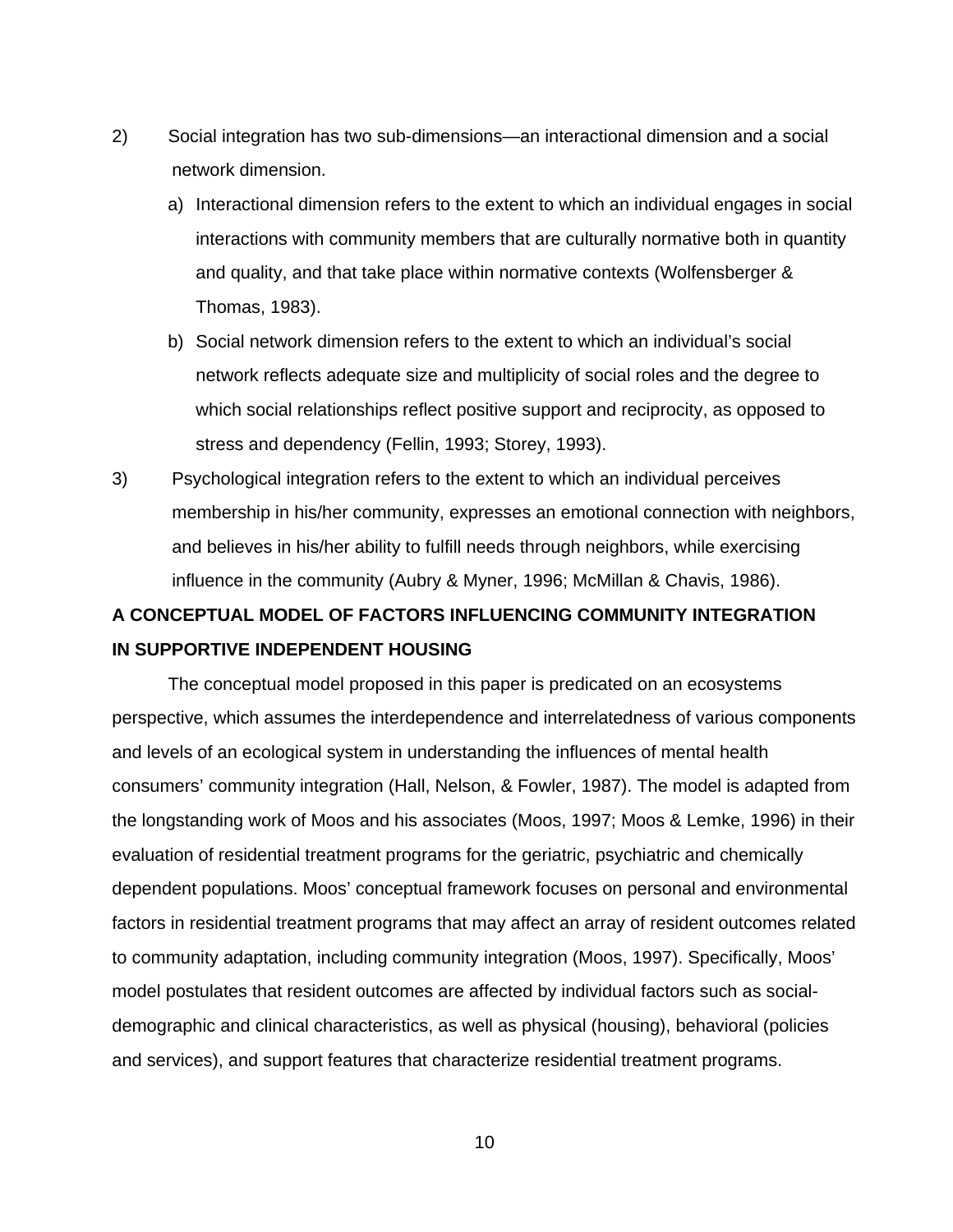Even though Moos' model provides a viable framework for understanding community integration of persons with psychiatric disabilities, one needs to be cognizant of the varying features of different community residential settings when applying the model. A critical consideration is the need to appraise the differential structure of community support and housing arrangements for mental health consumers living in supportive independent housing in contrast to congregate residential facilities. A common feature of supportive independent housing is the operational separation of housing and support services (Carling, 1993). Housing management agencies and mental health service providers are often differentially responsible for shaping the housing, behavioral, and support environments among mental health consumers in supportive independent housing, whereas in congregate residential settings, characteristics pertaining to the housing, behavioral, and support domains are integrated within the same facility. Therefore, consumers receiving support services from the same community support program are likely to be experiencing similar behavioral and support environments, but may be residing in housing settings with qualitatively different physical and community characteristics. These features of supportive independent housing suggest that the assessment of the housing and service environments needs to be conducted separately for each mental health resident and that consideration needs to be given to the differential configuration of the housing setting and service structure on community integration.

 Although existing studies on environmental determinants of community integration have recognized the need for controlling person-level factors that might confound the relationship among environmental characteristics and community integration, no attention has been paid to the housing assignment process which may result in pre-existing differences among mental health consumers living in different types of residential settings or specific residential arrangements or facilities within a given program type. The issue of systematic selection is a particular concern in a mental health residential system in which consumers' level of functioning, symptomatology and services needs are routinely assessed by mental health agencies to determine the type of placement assigned. Higher levels of integration found in a certain residential setting might be erroneously attributed to the housing,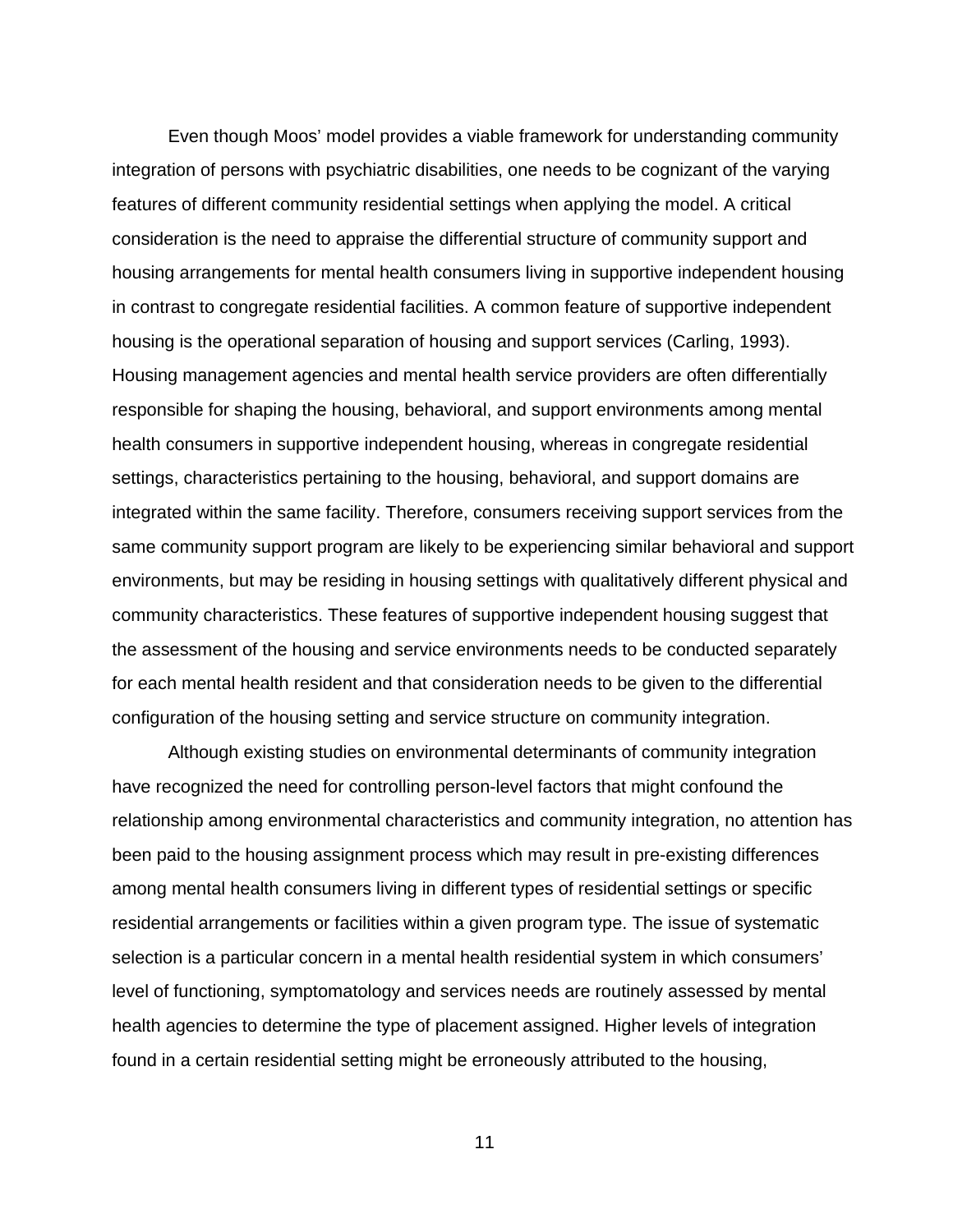behavioral, and support environments, rather than to the pre-existing differences among residents of the referenced and other housing settings.

It is also important to note that independent living with optimal support is not necessarily a condition for increased participation in community activities and engagement in social relationships. Consumer housing preference may be a relevant determinant of community integration. Although research has consistently found that consumers generally prefer independent living (Keck, 1990; Kinsley & Fleming, 1993; Rogers, Danley, Anthony, Martin, & Walsh, 1994; Schutt & Goldfinger, 1996; Tanzman, 1993; Tanzman, Wilson, & Yoe, 1992), at least one study observed that some consumers expressed their desire to share housing with friends (including friends with mental illness), because of social isolation associated with living alone (Pulice, McCormick, & Dewees, 1995). Mental health consumers who prefer to live with family members or share accommodation with other consumers in a group setting, but who are instead placed in supportive independent housing, may be less inclined to get involved in community activities because of the lack of comfort in engaging in social interaction with other community members on their own.

 Figure 1 outlines the components of the proposed conceptual model of the factors influencing community integration within a supportive independent housing context. Following is an elaboration of the determinants of integration organized according to three program domains and a panel of individual-level factors.

#### **INSERT FIGURE 1 HERE**

#### **Housing Environment**

 Housing environment refers to the physical and social characteristics in relation to mental health consumers' residential setting and their immediate neighborhood. These characteristics include accessibility of community resources, supportiveness of community, safety of neighborhood, and normalization of housing setting. Accessibility of community resources refers to the availability of resources located in consumers' surrounding community. Examples of community resources are grocery stores, coffee shops, restaurants, movie theaters, libraries, and places of worships. Supportiveness of the community refers to the extent to which neighbors show acceptance of mental health consumers in their community by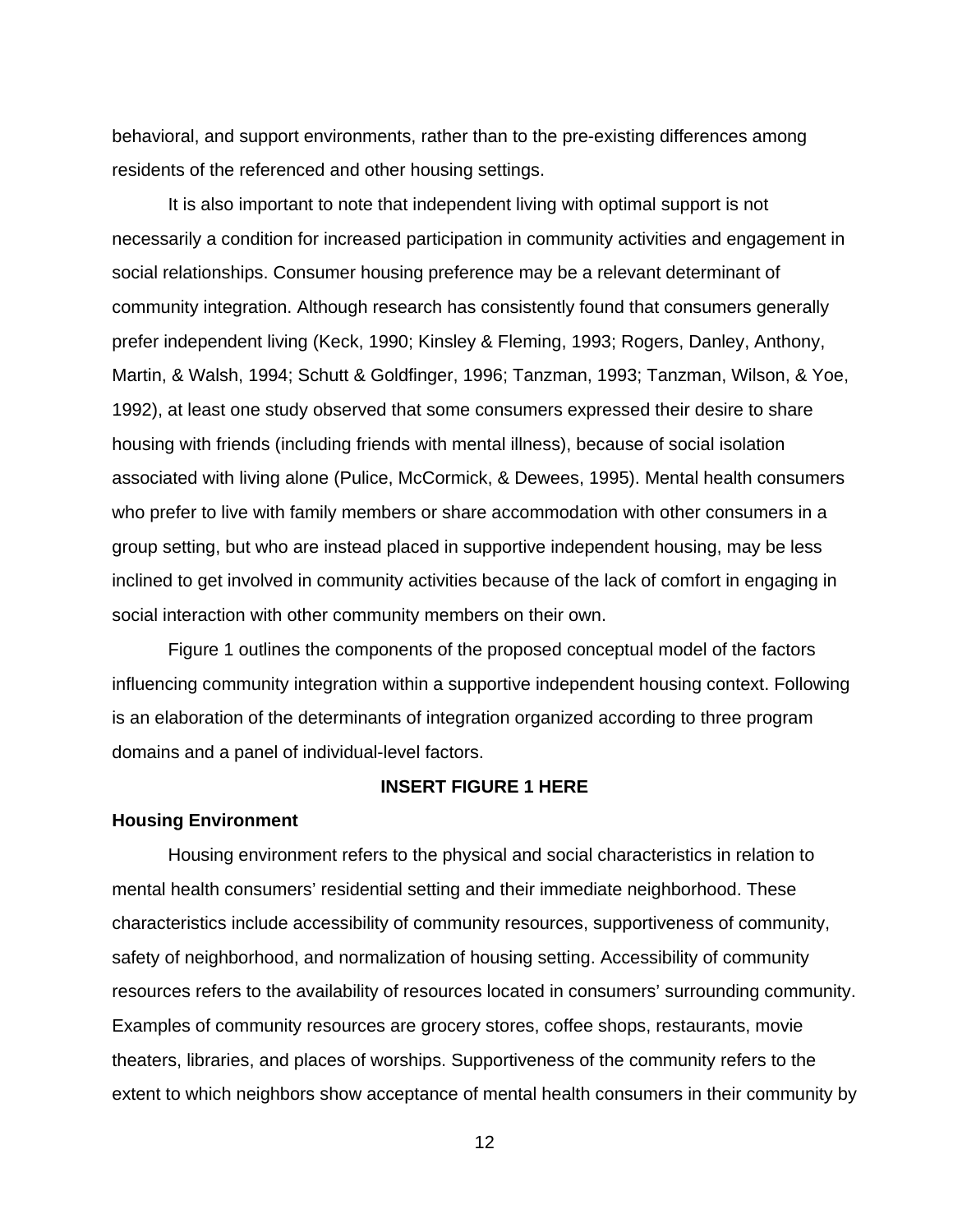engaging in positive social interactions. Safety of neighborhood refers to the amount of criminal activity in the neighborhood and the extent to which an individual feels safe in the neighborhood where he or she lives. Normalization of housing setting refers to the extent to which the residence is located in a physical environment where there are few other individuals with psychiatric disabilities. The extent of normalization of housing setting is contingent on the density of other individuals with psychiatric disabilities in a given location. Therefore, the degree of normalization will vary from scattered site housing, multi-unit building where less than 50% of residents are people with psychiatric disabilities, to housing that is 100% occupied by people with psychiatric disabilities (Hornik, 1998).

Studies conducted in sheltered-care and congregate residential settings provided positive findings regarding the accessibility of resources as a correlate of community integration (Kruzich, 1985; Segal & Aviram, 1978; Segal & Everett-Dille, 1980; Timko, 1996). These studies found that community residential facilities that were in close physical proximity to community resources, such as public transportation, stores, and recreational facilities, had residents experiencing a greater level of integration.

A number of research studies have examined the notion of a "supportive community" (or an "accepting community") in relation to mental health consumers' community participation. Neighbors' acceptance of persons with psychiatric disabilities, as indicated by invitations to their home and by ongoing social interaction, was demonstrated to be a predictor of a higher level of community integration among residents of community-based, sheltered care facilities (Segal & Aviram, 1978; Segal & Everett-Dille, 1980; Sherman et al., 1986). Consistent with this finding, an expression of rejection by neighbors as indicated by voicing complaints to facility operators was associated with a lower level of integration (Segal & Aviram, 1978). Two studies using census tract indicators as proxies for environmental circumstances identified prototypes of a supportive community. Trute and Segal (1976) found communities with moderate levels of social cohesion and social disorganization had residents with a greater level of integration. Also, Segal and his associates characterized supportive communities as either "liberal non-traditional" or "conservative working class" (Segal et al., 1980).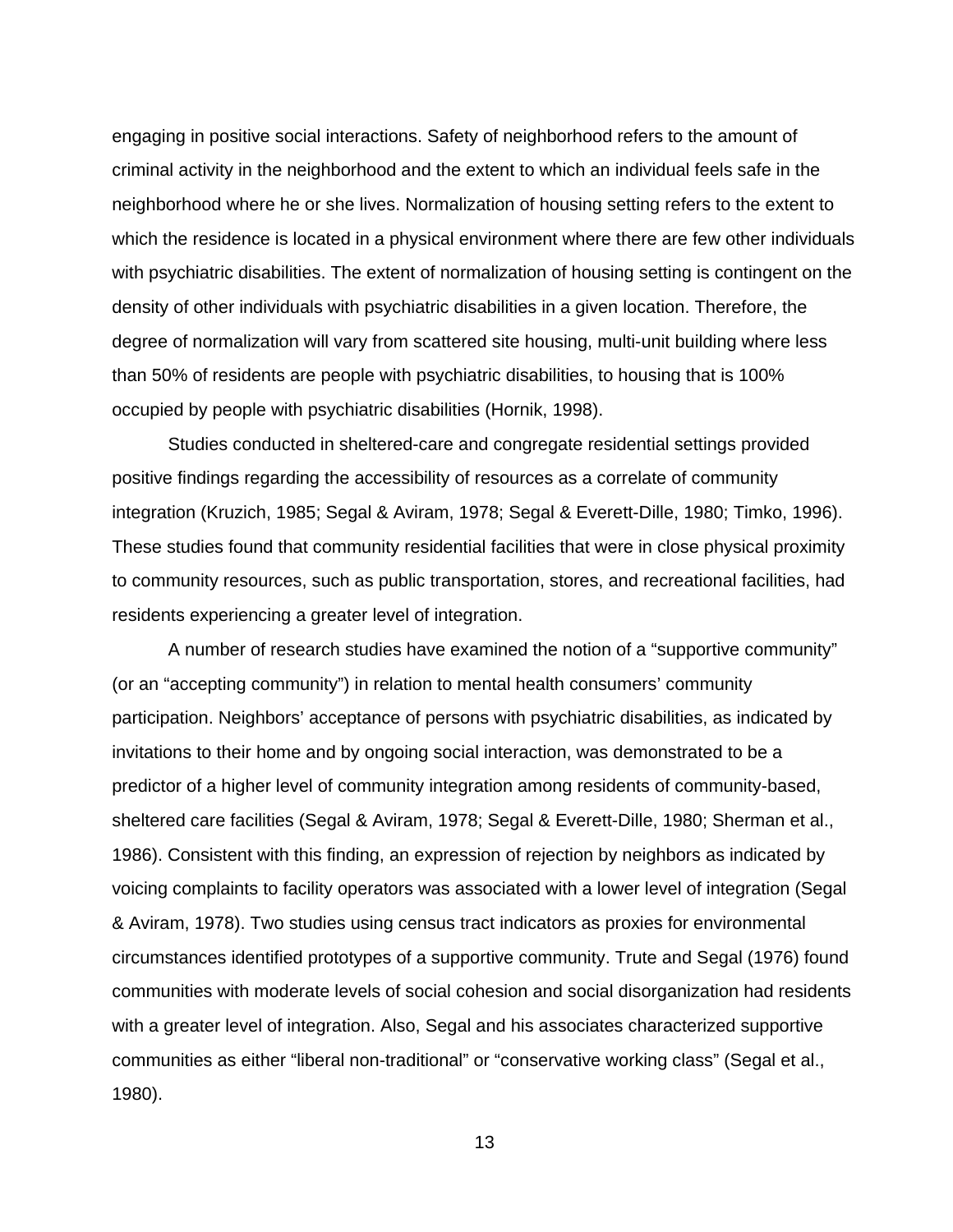<span id="page-16-0"></span>Despite a plausible relationship between safety of neighborhood and community integration, only one study to date has examined this relationship. In the aforementioned study conducted by Segal et al. (1980), the researchers used the amount of criminal activity in the neighborhood as one of several factors for constructing a community typology. Interestingly, the two community types with higher levels of consumer integration—namely, liberal non-traditional and conservative working class communities—had, respectively, average and high rates of criminal activity relative to other sheltered care communities.<sup>[4](#page-16-0)</sup>

A construct in the proposed conceptual model that is specific to supportive independent living, as opposed to congregate housing arrangements, is normalization of housing. Because of the absence of published research, the hypothesized direction of the association between normalization of housing and community integration is unclear. One could argue for either direction—that a more normalized housing setting would compel mental health consumers to develop closer relationships with their nondisabled neighbors, or that a less normalized setting would lead to the cultivation of friendship and socialization among mental health consumers who live in close proximity with each other.

#### **Behavioral Environment**

 $\overline{a}$ 

Behavioral environment refers to the nature of program policy and operation and the availability of services that influence the pattern of behavior of mental health consumers in supportive independent housing. The policy and operational realm includes rules and regulations which stipulate the minimum standards of acceptable behavior among residents in a housing program; program practices that determine the levels of choice, control, and privacy rendered for residents; and the extent to which rules and regulations are clearly communicated to residents through formal channels (Timko, 1995). Specifically, the concept

 $4$  No existing studies were identified that specifically examined the association between perceived safety of the neighborhood and community integration. As one reviewer of this article pointed out, the Lehman's Quality of Life Interview (Lehman, 1988), which includes a 5 item scale on individuals' subjective assessment of safety issues, may be adapted as a measure of perceived safety.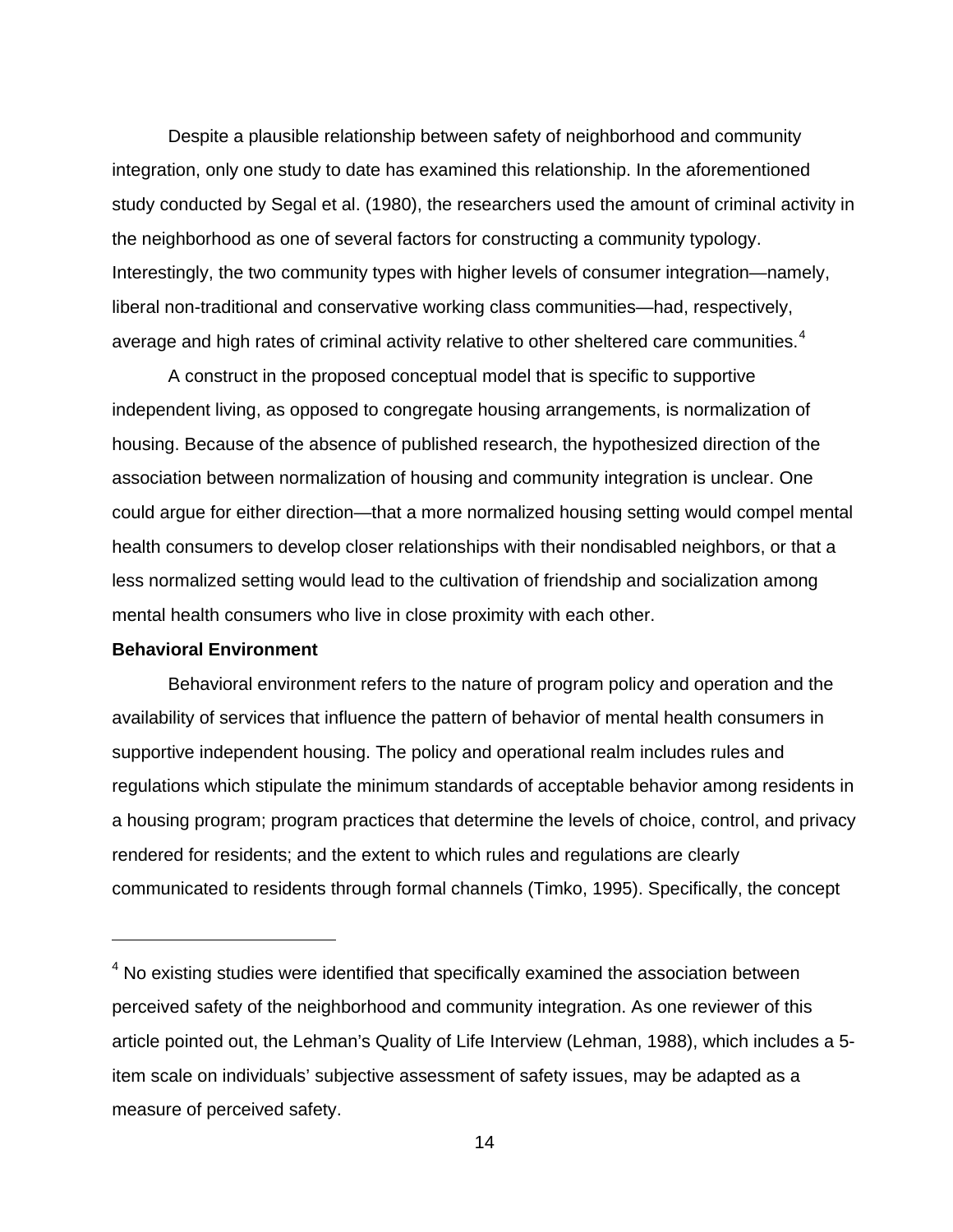of independence denotes the extent to which mental health consumers may control decisions regarding the nature of their living environment, including visitation, unit access/privacy, use of disposable income, and ability to change the physical and architectural dimensions of their dwellings (Hornik, 1998). The concept of service availability refers to the degree to which residents may access health, treatment, and social-recreational services, and assistance with daily and community living, either directly through the community support program or indirectly via its linkage with other mental health or non-mental health agencies and resources.

Several policy and operational characteristics of community residential programs are found to be associated with the level of community integration. Studies of residents in congregate facilities and sheltered-care housing found that rigid daily routines and block treatment (e.g., requiring residents to perform activities at the same time) were associated with a lower level of community integration (Kruzich, 1985) and that a clear articulation of program expectations (Segal & Aviram, 1978) was associated with a greater level of integration.

The availability of daily living skills training within a residential facility was linked to higher levels of involvement in community activities and use of community resources (Kruzich, 1985; Segal & Aviram, 1978). A higher cost of care, which may be considered a proxy for the availability of services, was associated with a higher level of integration (Nagy, et al., 1988). Facility operators' attitude toward social services, a potential indicator of operators' linkage to social service agencies in the community, was also found to be an important predictor of integration (Kruzich, 1985). As expected, positive attitudes of facility operators toward social services were associated with greater integration among residents.

#### **Support Environment**

Support environment refers to the "treatment milieu," "personality," or "atmosphere" of the program that gives it unity and coherence (Moos & Lemke, 1996). The support environment is reflected in the quality of interaction among residents and staff (Brekke, 1988), and is considered an important domain that has profound effects on the outcomes of community support programs for participants (Burt, Duke, & Hargreaves, 1998). Included in the conceptual model are three aspects of the support environment that have been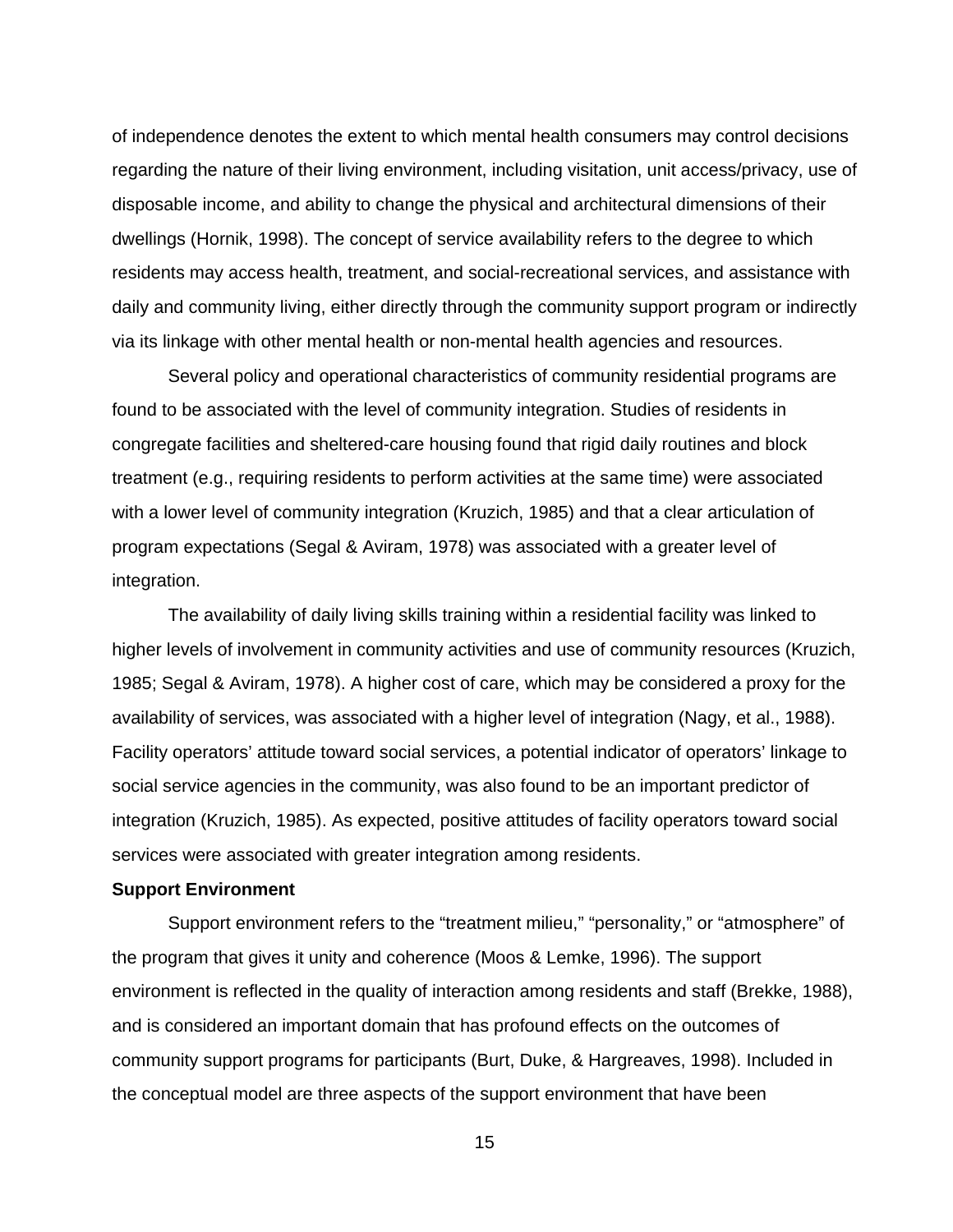determined to be significant predictors of integration among residents of congregate residential facilities. These dimensions include supportiveness of staff-resident relationship (active support), the extent to which residents are encouraged to understand their personal problems (personal expression), and the emphasis on residents' learning of social and work skills (practical orientation).

 Researchers have found that more active support, encouragement of personal expression, and greater focus on practical orientation were associated with a higher level of resident activity in the community (Segal & Aviram, 1978; Timko & Moos, 1998), whereas social distance between staff and residents was associated with a lower level of integration (Kruzich, 1985). Specifically, the concept of "an ideal psychiatric environment," characterized by high levels of resident involvement, staff and resident support, and spontaneity and autonomy, was used to denote environmental supports that were conducive to residents' community integration (Flynn & Aubry, 1999; Segal & Aviram, 1978).

Research has suggested that the direction and strength of the relationship between treatment climate and community integration were moderated by consumers' psychiatric status, although the findings were not consistent. Whereas Segal and Aviram (1978) found that an ideal psychiatric environment was a relatively strong predictor of higher utilization of community resources and participation in community activities among mental health residents who were asymptomatic than those who were symptomatic, Timko and Moos (1998) found program emphasis on active support, personal expression, and practical orientation was a stronger predictor of community participation among more symptomatic residents.

 Included in the conceptual model is a construct that taps into the structure and organization of support available to mental health consumers in independent housing. The construct refers to the intensity and interconnectedness of different components of the resident's support system. Given the variability of clinical needs and independent living skills, the intensity of support provided to different individuals within similar independent housing settings is likely to vary. Furthermore, because mental health residents in independent housing are not living in a facility with other consumers and staff on-site 24 hours a day, the building of a support system from outside their residence is critical to the quality of residents'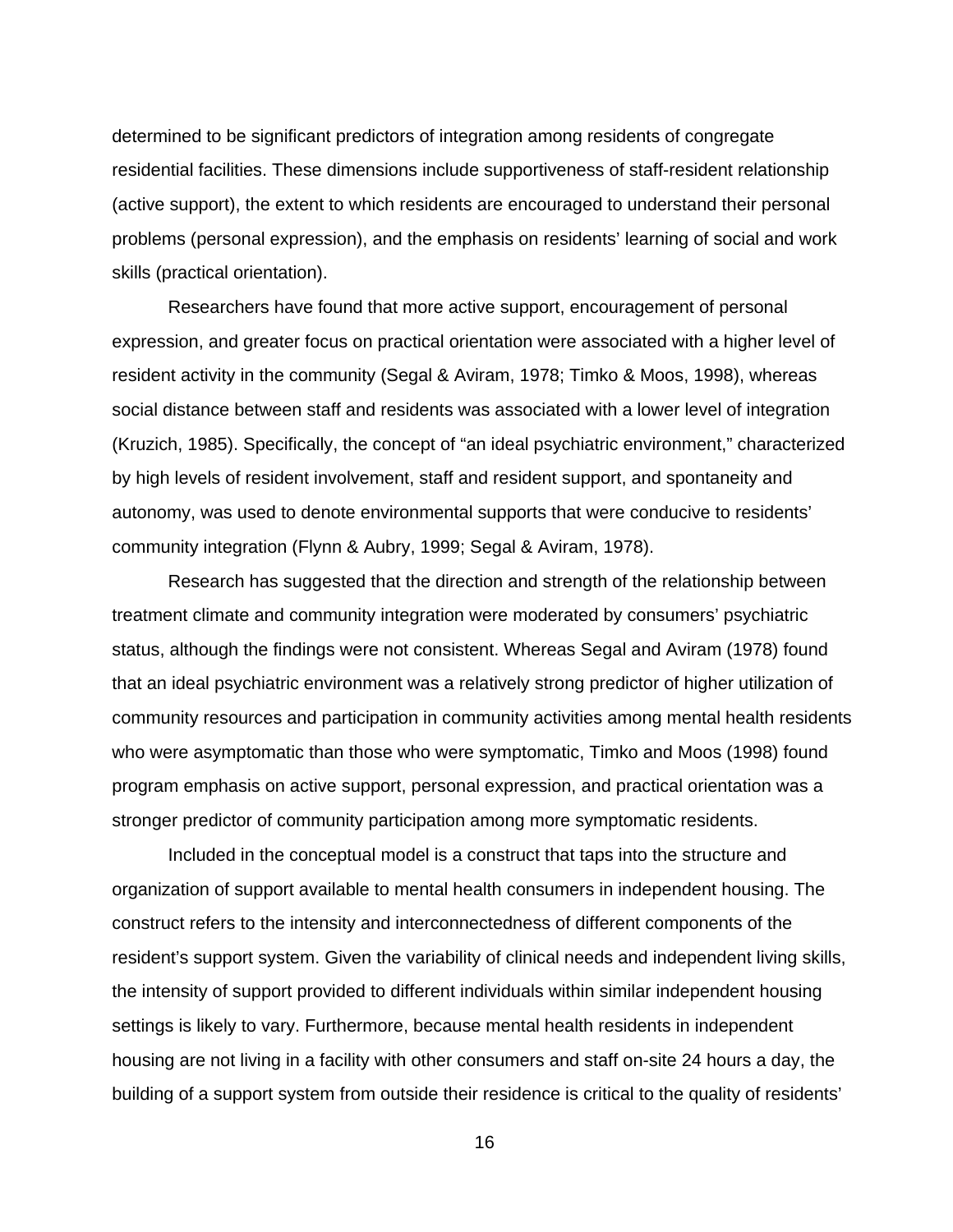community life. Residents in independent housing may have more than one source of support from mental health providers, such as residential support staff, intensive case managers (or staff from assertive community treatment teams) and other mental health professionals (e.g. therapist in a day program). The intensity of support from each source, as well as the extent to which these providers are linked with each other to enable residents to achieve the goal of independent living, may well be a significant factor for community integration.

#### **Personal Factors**

Within the conceptual model of community integration, personal factors include sociodemographic attributes (e.g. age, race/ethnicity, gender, and socio-economic status), clinical characteristics, physical health status, level of functioning, chronicity and severity of psychiatric symptoms, consumer's housing preference, length of stay and living arrangement (such as living alone or with a spouse, partner, or children). Personal factors are conceived as factors influencing mental health agencies' assignment of consumers to different housing and service settings (indicated by a dotted arrow in Figure 1), as well as potential determinants of community integration (indicated by a solid arrow). For instance, the admission policy and the availability of services (behavioral environment) of a residential support program may dictate the level of functioning of residents who are admitted to the program. Consumers' preference for a certain living arrangement may significantly affect the extent of their integration in the community, regardless of the housing and service characteristics of supportive independent housing. Thus, in identifying the housing and service characteristics that may explain levels of community integration among mental health consumers, personal characteristics that individuals bring to the particular supportive independent living arrangement need to be considered.

A number of person-level factors have been associated with community integration. Greater resident integration has been found to be related to being of younger age (Kruzich, 1985; Nagy et al., 1988; Segal & Everett-Dille, 1980) or of middle age (Sherman et al., 1984); being white (Nagy et al., 1988); reporting a lower level of psychopathology (Segal & Everett-Dille, 1980; Silverman & Segal, 1994; Timko & Moos, 1998); demonstrating a higher level of psychosocial and physical functioning (Kruzich, 1985); demonstrating a sense of social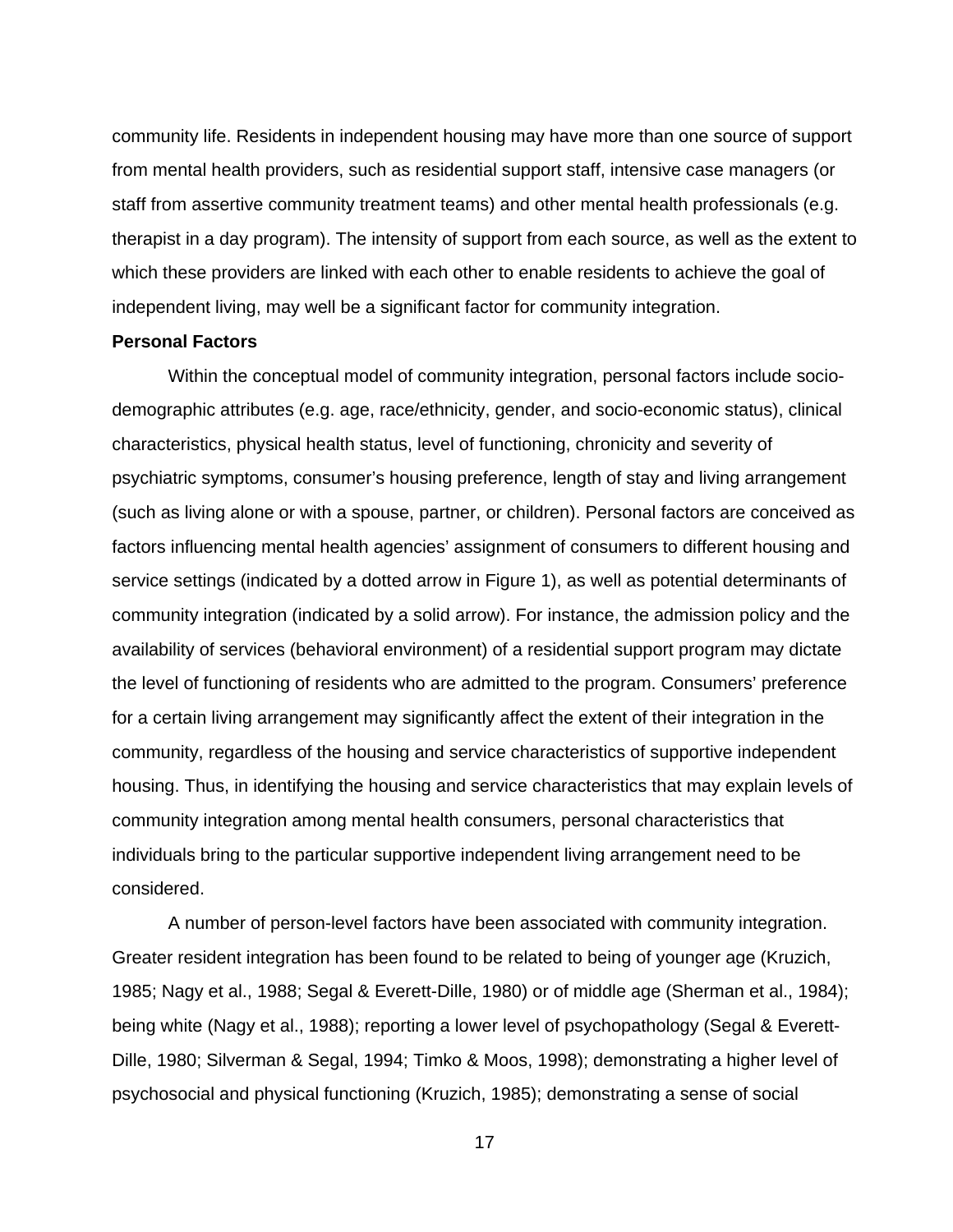competence (Kennedy, 1989); possessing sufficient spending money (Segal & Aviram, 1978; Segal & Everett-Dille, 1980); having greater control over one's spending money (Segal & Aviram, 1978); being a voluntary resident in the community residential program (Segal & Aviram, 1978); and expressing satisfaction with the current dwelling (Silverman & Segal, 1994). Length of stay in a facility or neighborhood has been found to be associated with the degree of community integration, but the direction of the association was inconsistent. Kruzich (1985) found the longer one stayed in a residential facility, the less likely one would be involved in leisure- and work-related activities in the community. In contrast, both Silverman and Segal (1994) and Trute (1986) found that length of stay in a given neighborhood and facility was positively associated with residents' sense of belonging to the neighborhood and the amount of social contact with neighbors.

#### **METHODOLOGICAL CONSIDERATIONS FOR EXAMINING THE CONCEPTUAL MODEL**

 The proposed conceptual model of potential determinants of community integration requires much methodological consideration in order to subject it to empirical examination. The relationship of housing and service characteristics to community integration documented in existing research has focused primarily on the physical dimension of community integration. Little is known about the association of various program characteristics to social and psychological integration. There are also issues in the operationalization and measurement of different program domains of supportive independent housing, which require investigation. Testing and further refinement of the conceptual model necessitates the employment of a variety of different research strategies. Naturalistic studies represent a feasible approach for a generic testing of different hypotheses derived from the model, but observational or correlational designs are susceptible to selection bias. Controlled randomized experiments, albeit more costly and may be less feasible, could be used to test particular variations of housing and support resources to enhance community integration of designated groups of consumers.

#### **Developing Research Hypotheses on Community Integration**

 A corollary of a multidimensional conceptualization of integration is the formulation of hypotheses regarding the interrelationship among different dimensions of integration, and the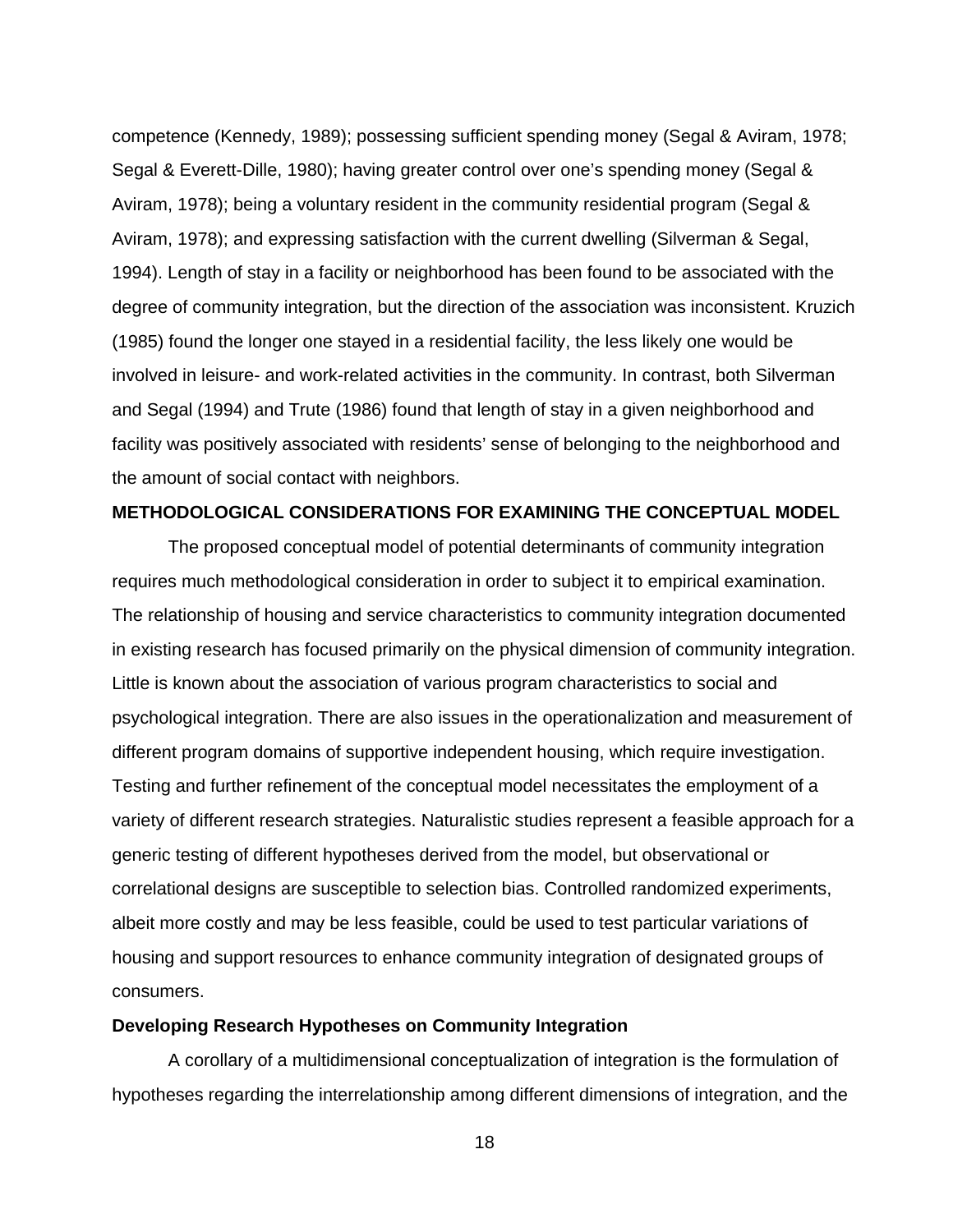<span id="page-21-0"></span>relationship of each dimension of community integration to different program domains. Although measurement scales have been developed for the physical, social, and psychological dimension of integration (Aubry & Myner, 1996; Aubry, Tefft, & Currie, 1995; Nelson et al., 1992; Perkins, Florin, Rich, Wandersman, & Chavis, 1990; Segal & Aviram, 1978), no research to date has incorporated scales measuring the three dimensions of integration, and at the same time, assessed the multidimensionality of the scales.<sup>[5](#page-21-0)</sup> To assess the multidimensionality of community integration, researchers may use covariance structure analysis to evaluate the factor structure of measurement scales, the extent to which the latent factors are correlated with each other, and the extent to which the three dimensions constitute one underlying construct of integration.

 Because published work on community integration of mental health consumers has focused primarily on physical integration (recall Table 1), researchers will benefit little from existing findings to guide the identification of relevant program-level predictors of social and psychological integration. Despite this, common sense and intuitive thinking may guide the attempt to generate hypotheses on the relationships of housing and service characteristics to social and psychological integration. For example, even though residents living in housing settings that are in close proximity to community resources (i.e., more accessible to resources) are expected to experience greater physical integration, it is doubtful whether accessibility to resources is necessarily associated with social or psychological integration. As noted previously, the extent of normalization may be considered a potentially important predictor of social and psychological integration, but it is not clear whether normalization is a facilitating or hindering factor. Given the dearth of research on social and psychological aspects of integration, qualitative research methods, including participant observation, indepth interviews, and focus groups may be useful tools for generating relevant hypotheses in relation to housing and service characteristics.

 $5$  Aubry and Myner (1996) conducted the only study to date which incorporated the three dimensions of integration (refer to Table 1,  $1<sup>st</sup>$  entry). The researchers did not test the multidimensionality of the measures.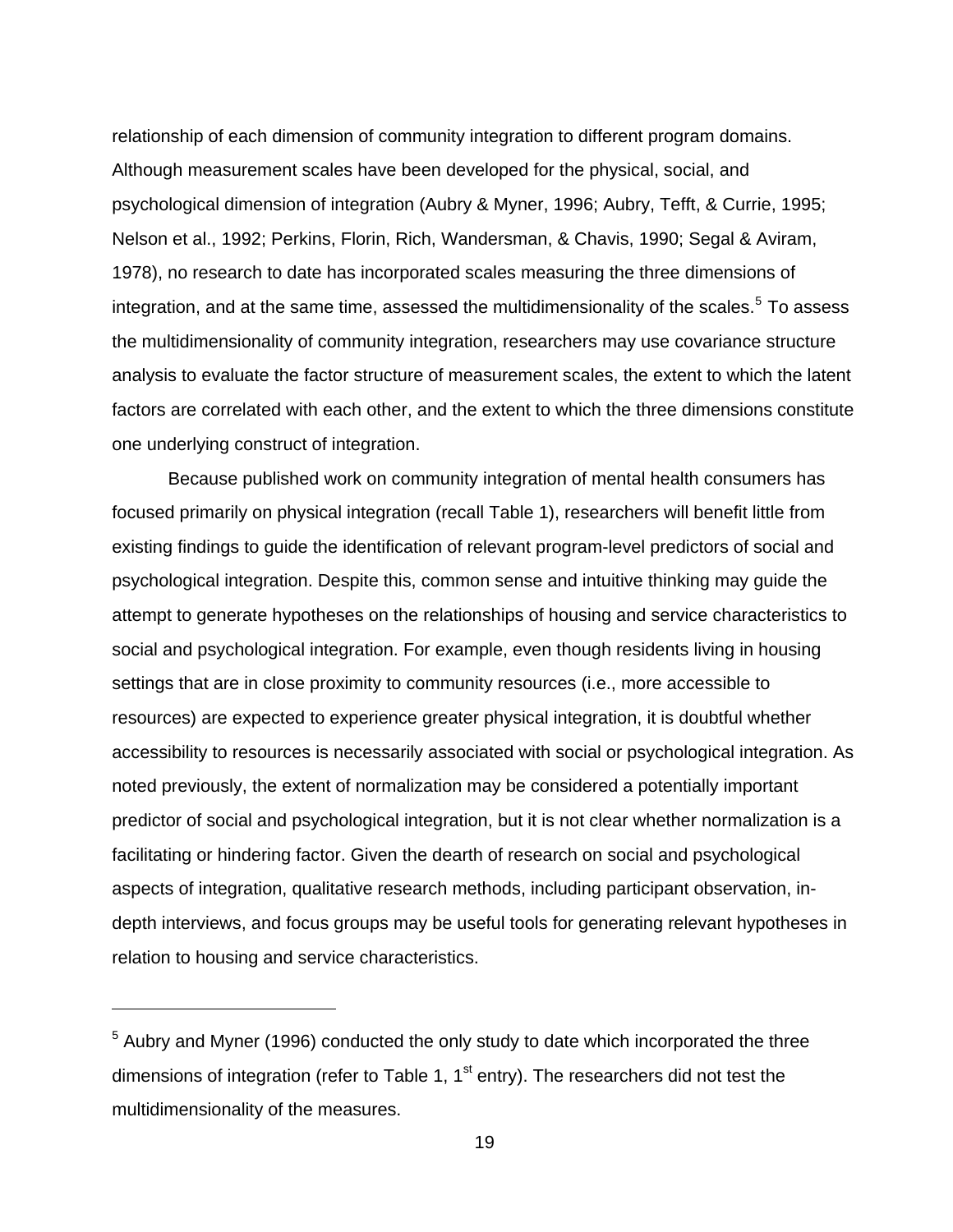#### <span id="page-22-0"></span>**Measuring the Explanatory Concepts—Program Domains**

 $\overline{a}$ 

 Although a number of psychometrically validated measurement scales and inventories have been developed to assess the environmental characteristics of community-based mental health programs (for a review, refer to Hargreaves, Shumway, Hu, & Cuffel, 1998), only the Residential Substance Abuse and Psychiatric Programs Inventory (RESPPI), developed by Timko and Moos (Timko, 1995), offers a set of instruments that systematically evaluates different program domains of community-based residential programs.<sup>[6](#page-22-0)</sup> The RESPPI contains four components that characterize residential treatment facilities (Timko, 1994): Physical and Architectural Characteristics Inventory (housing domain), Policy and Service Characteristics Inventory (behavioral domain), Resident Characteristics Inventory (resident characteristics measured at the aggregate level) and Community Oriented Programs Environment Scale (support domain). These components fit well into the conceptual model proposed, and have been shown to have desirable psychometric properties (Moos, 1997; Timko, 1996).

 However, because the RESPPI is constructed to assess the treatment environment of congregate and supervised facilities in inpatient (hospital) and community-based settings, the scales comprising the RESPPI may not be directly applicable to the specific housing and service arrangements of supportive independent housing residents. For example, items in the Community Oriented Programs Environment Scale presume regular contact between staff and residents, and interaction among residents. Even though the assumption of staff-resident contact is valid in supportive independent housing, regular interaction among residents may not be a pertinent feature of scattered-site supportive independent housing programs.

<sup>&</sup>lt;sup>6</sup> Jerrell and Hargreaves (1991) developed an 80-item Community Program Philosophy Scale (CPPS) to tap 20 characteristics reflecting the operating style of community programs providing services to persons with psychiatric disabilities. Burt and colleagues (Burt, Duke, & Hargreaves, 1998) developed a 97-item Program Environment Scale (PES) to measure 24 characteristics of community-based programs for the severely mentally ill. However, both scales focus on nonresidential treatment programs and subjective perception. The CPPS is a staff response inventory, and the PES captures the consumer perspectives.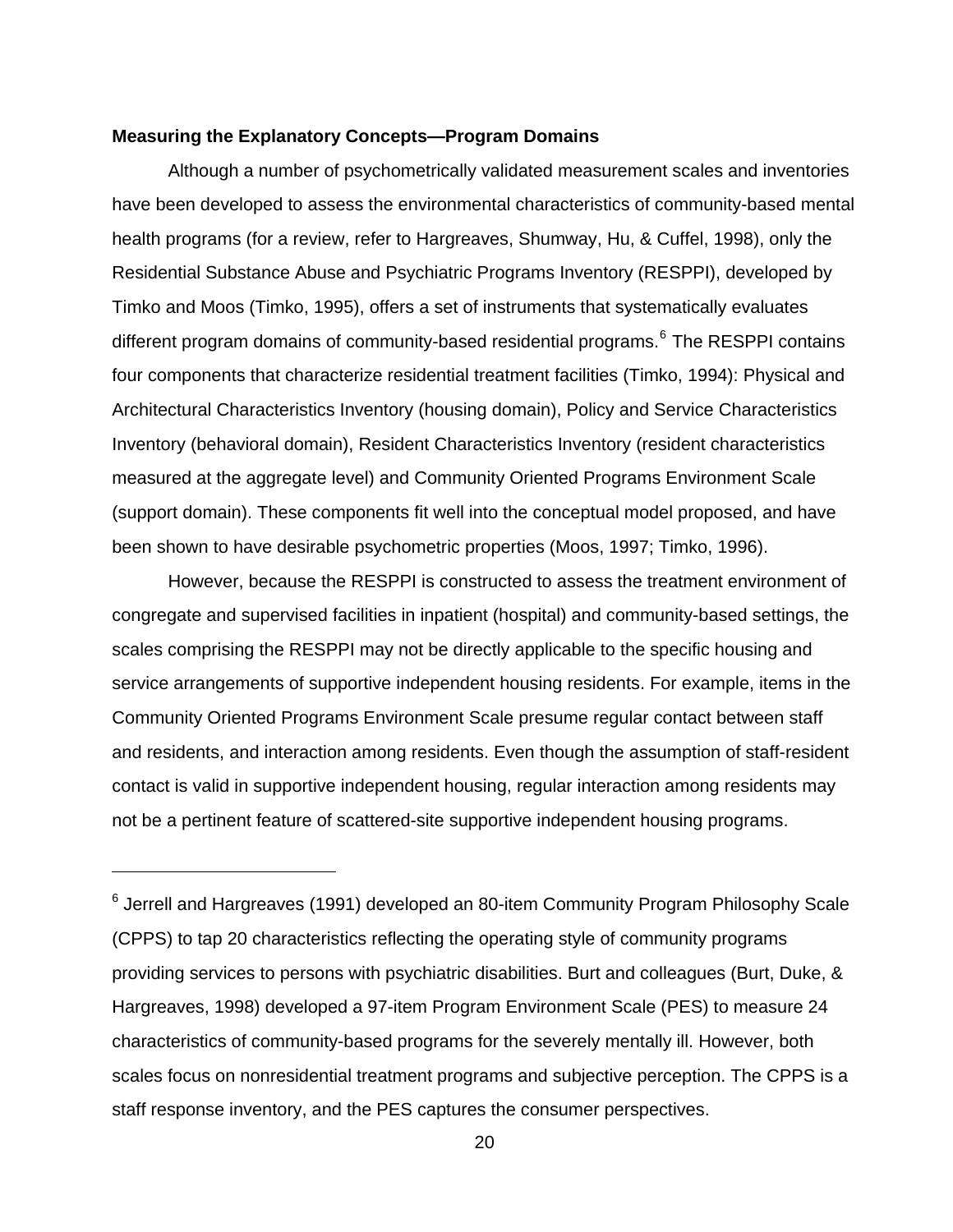Moreover, the extent of normalization, a core concept of supportive independent housing, is not included as a component of the RESPPI.

 Nevertheless, the Residential Substance Abuse and Psychiatric Programs Inventory provides a conceptual and methodological basis upon which measures of program domains in supportive independent housing may be developed. In the development of measurement instruments to assess the housing and service environments of supportive independent housing, researchers need to take into account the heterogeneity that exists among different modes of independent living arrangement. For example, whereas housing and support services may be offered by two independent agencies (a housing management agency and a mental health agency respectively) for some programs, other programs may have one single mental health agency managing housing as well as providing community support services. In other instances, a mental health agency may provide community support for residents living in housing managed by a private developer, and may also serve as a linkage among the residents, the developer, and their neighbors. These differences in service and operational arrangements between housing and community support services may have an impact on the amount and quality of interaction between residents and their neighbors. These various operational constellations need to be reflected in the measures that assess the behavioral and support environments of independent housing. In the construction of quantitative measures of program domains, researchers may use qualitative research approaches to explore the structure, dynamics, and nuances of different housing and service arrangements. **Research Design Considerations for Testing the Conceptual Model** 

 The requisite for testing the proposed conceptual model is a community which has a variety of independent housing programs differing in housing and support service characteristics for a sufficiently large number of individuals with psychiatric disabilities. Such a community environment would ensure variability in the key independent variables and adequate statistical power for identifying program-level effects. Large-size jurisdictions with a diverse population base and high level of heterogeneity in community characteristics have the additional benefit of increasing the generalizability of research findings.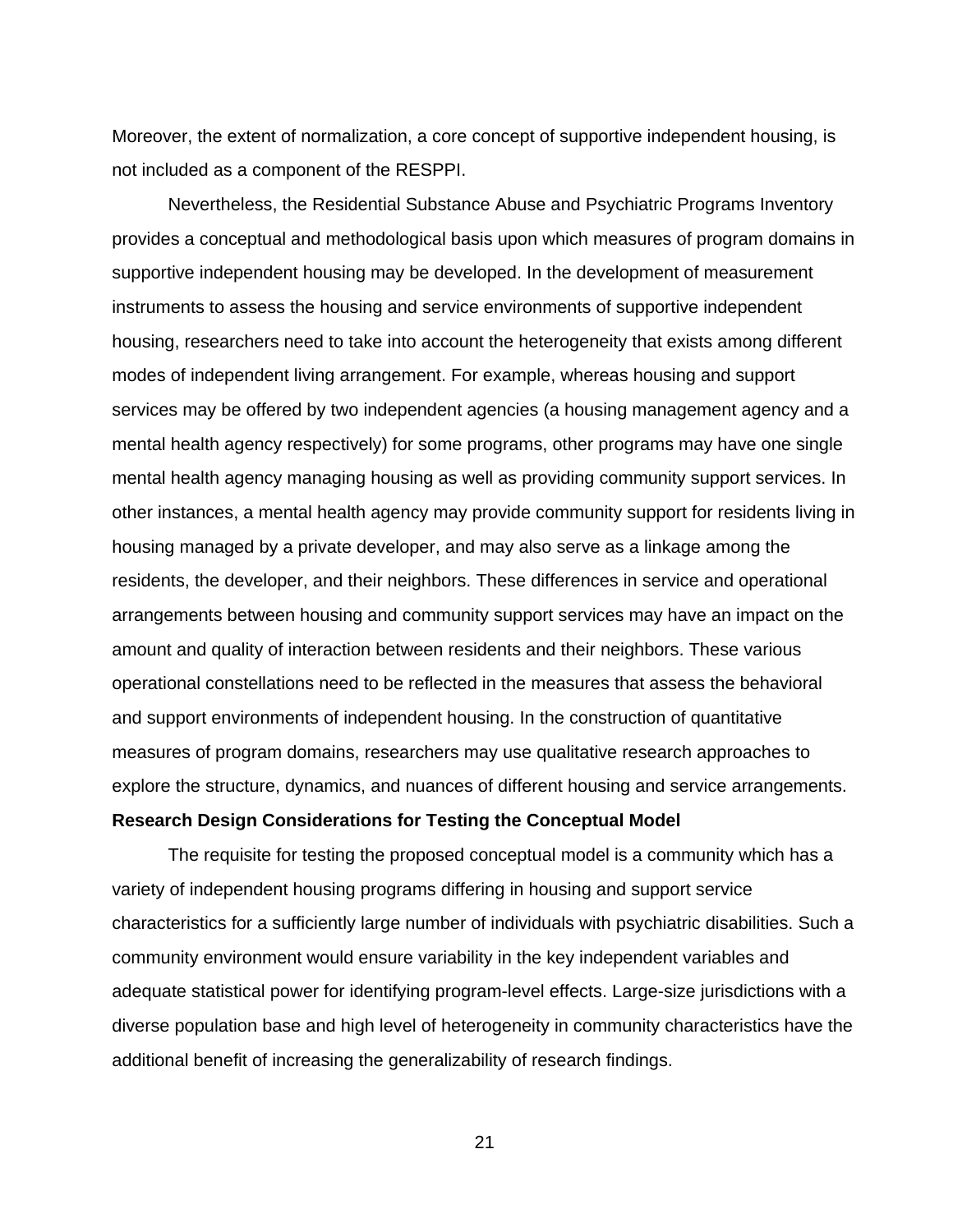Correlational designs that examine the association between different housing and service characteristics and community integration at one point in time represent a viable method for testing the conceptual model. Longitudinal follow-ups of a cohort of individuals placed in supportive independent housing further strengthen causal inference by establishing the temporal ordering of variables included in the model. Despite the appeal of naturalistic designs, one needs to be cognizant of potential selection bias inherent in these designs. In the mental health field, the concept of "person-environment fit" (Segal, Silverman & Baumohl, 1989) is vouched for as a guiding principle for community care placement. The concept has been adopted in mental health service systems to determine residential assignments by matching applicants' sociodemographic attributes, clinical status, health and functioning status with housing and service characteristics of residential programs (Herman & Mowbray, 1991; Shern, Wilson, Ellis, Bartsch, & Coen, 1986). To the extent that systematic selection permeates the process of assigning housing and support service resources, modeling of the housing assignment process (as suggested in Figure 1) is critical for controlling the selection effects in naturalistic studies. To account for differential selection to various supportive independent housing settings and to adjust for the confounding effects of individual prognostic factors, researchers may benefit from the use of such statistical methods as the propensity score model (Little & Rubin, 1987; Rosenbaum, 1995). On a related note, identifying the effects of micro-contextual factors (such as the behavioral and support environments) on community integration at the individual level necessitates the researchers' use of statistical techniques that take into consideration the hierarchical data structure, such as the hierarchical linear model (Bryk & Raudenbush, 1992).

Whereas correlational studies may help researchers identify program-level factors that are associated with community integration of mental health consumers, controlled randomized experiments are appropriate when the research goal is to focus on important variations in the way mental health systems might use their housing and support resources with particular groups of clients. For instance, a mental health system may want to find an effective way to help consumers with co-occurring substance abuse disorders to overcome social isolation through engaging in positive social relationships with their neighbors. Assuming that the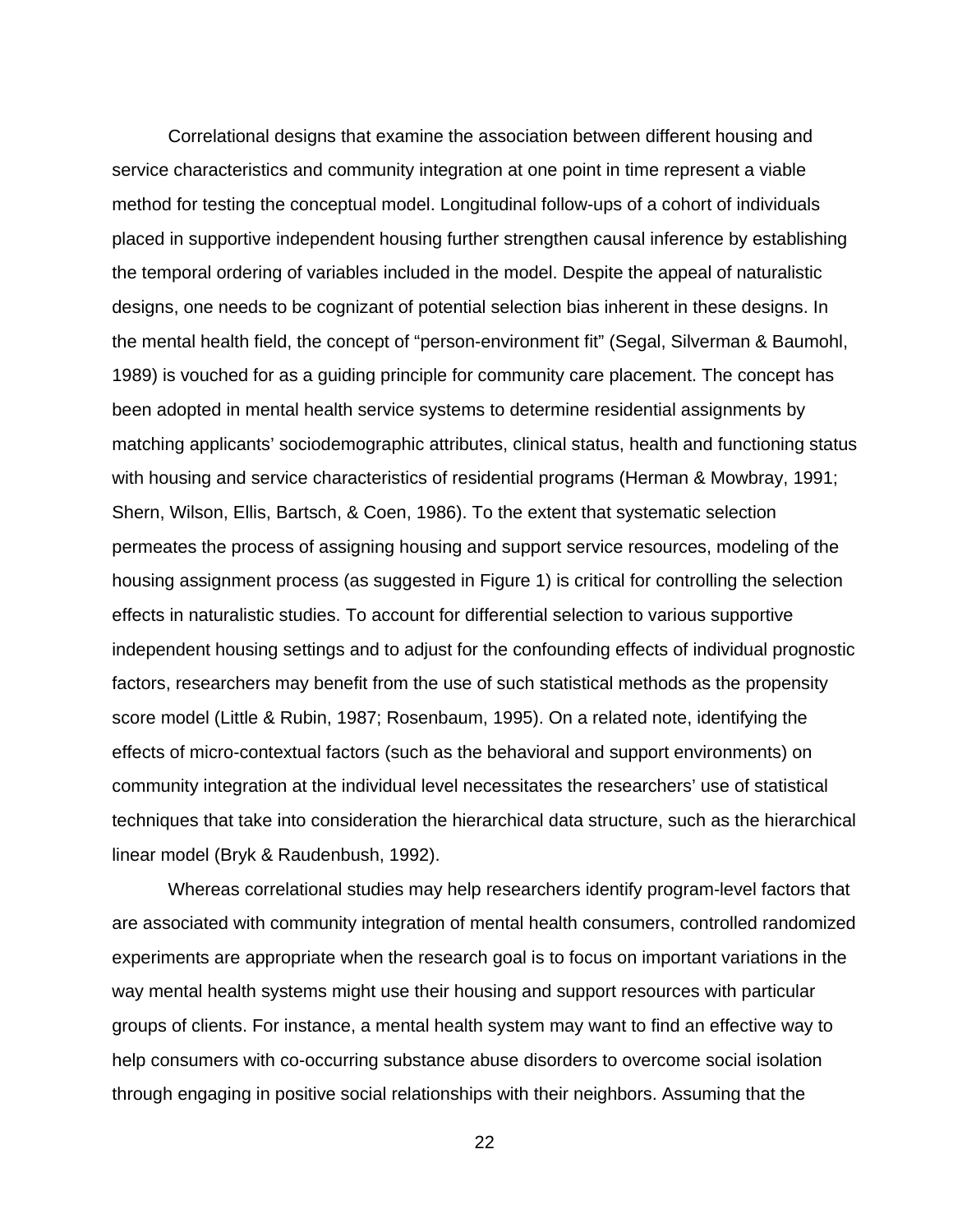extent of interconnectedness of individual support systems is associated with social integration (as suggested in correlational studies), it is plausible for researchers to propose a randomized field trial to test the effects of increasing the interconnectedness among providers within the consumer's support system to reduce social isolation among dually diagnosed consumers. In this example, the feasibility of undertaking a randomized experiment is enhanced by the "circumscribed" nature of "system maneuvering" and by the demonstrated empirical relationship between the interconnectedness of individual support systems and community integration in correlational studies.

#### **CONCLUSION**

As the delivery of mental health services moves toward supporting individuals with psychiatric disabilities in independent living, it is of paramount importance for policy makers and mental health service providers to identify characteristics of independent housing that are associated with positive consumer-level outcomes. But despite the consensus regarding community integration as a major goal of mental health policy, mental health services research has not yet examined the extent to which housing and service characteristics are associated with community integration of consumers in this particular housing setting. This paper took an important step toward future research on community integration by proposing a conceptual model that acknowledges the multidimensionality of community integration and that considers an array of housing and service characteristics that are potentially relevant determinants of community integration. It discussed a number of methodological considerations, highlighting the levels of complexity and intricacy involved in testing the proposed model. The ultimate utility of the conceptual model will be appraised by its ability to provide guidance to researchers to study community integration in a systematic manner in order to identify housing and service features that may be modified to enhance community integration among persons with psychiatric disabilities in supportive independent living.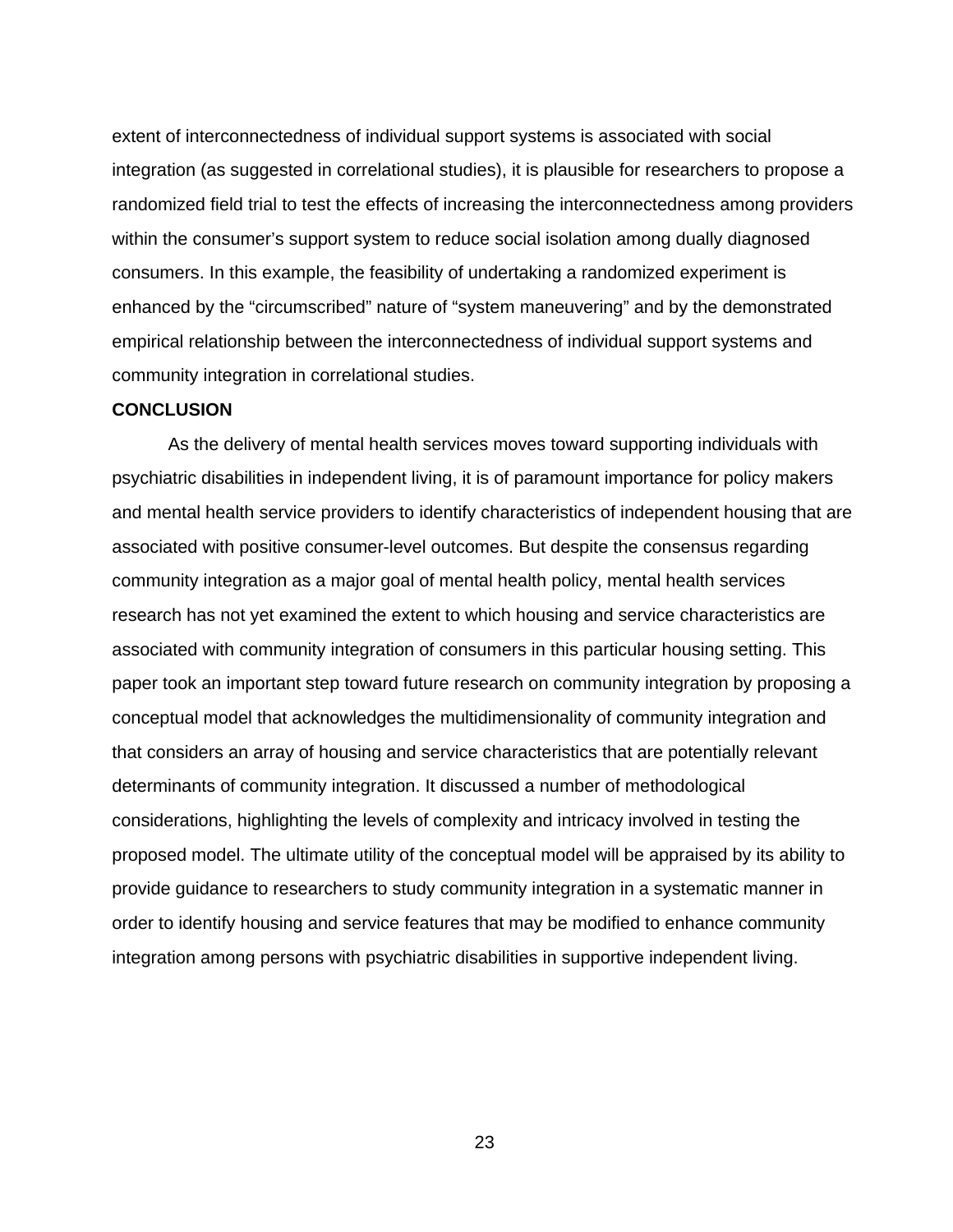#### **REFERENCES**

- Aubry, T., & Myner, J. (1996). Community integration and quality of life: A comparison of persons with psychiatric disabilities in housing programs and community residents who are neighbours. *Canadian Journal of Community Mental Health, 15*(1), 5-20.
- Aubry, T. D., Tefft, B., & Currie, R. F. (1995). Public attitudes and intentions regarding tenants of community mental health residences who are neighbours. *Community Mental Health Journal, 31*(1), 39-52.
- Blanch, A. K., Carling, P. J., & Ridgway, P. (1988). Normal housing with specialized supports: A psychiatric rehabilitation approach to living in the community. *Rehabilitation Psychology, 33*(1), 47-55.
- Brekke, J. S. (1988). What do we really know about community support programs? Strategies for better monitoring. *Hospital and Community Psychiatry, 39*(9), 946-952.
- Bryk, A. S., & Raudenbush, S. W. (1992). *Hierarchical linear models: Applications and data analysis methods*. Newburg Park, CA: Sage.
- Burt, M. R., Duke, A., & Hargreaves, W. A. (1998). The Program Environment Scale: Assessing client perceptions of community-based programs for the severely mentally ill. *American Journal of Community Psychology, 26*(6), 853-879.
- Carling, P. J. (1992). Homes or group homes?: Future approaches to housing, support, and integration for people with psychiatric disabilities . *Adult Residential Care Journal, 6*(2), 87-96.
- Carling, P. J. (1993). Housing and supports for persons with mental illness: Emerging approaches to research and practice. *Hospital and Community Psychiatry, 44*(5), 439- 449.
- Carling, P. J. (1995). *Return to community: Building support systems for people with psychiatric disabilities*. New York: Guilford Press.
- Carling, P. J. (1996). Emerging approaches to housing and support for people with psychiatric disabilities. In M. Moscarelli, A. Rupp, & N. Sartorius (Eds.), *Handbook of mental health economics and health policy, Volume I, Schizophrenia* (pp. 239-259). New York: John Wiley & Sons.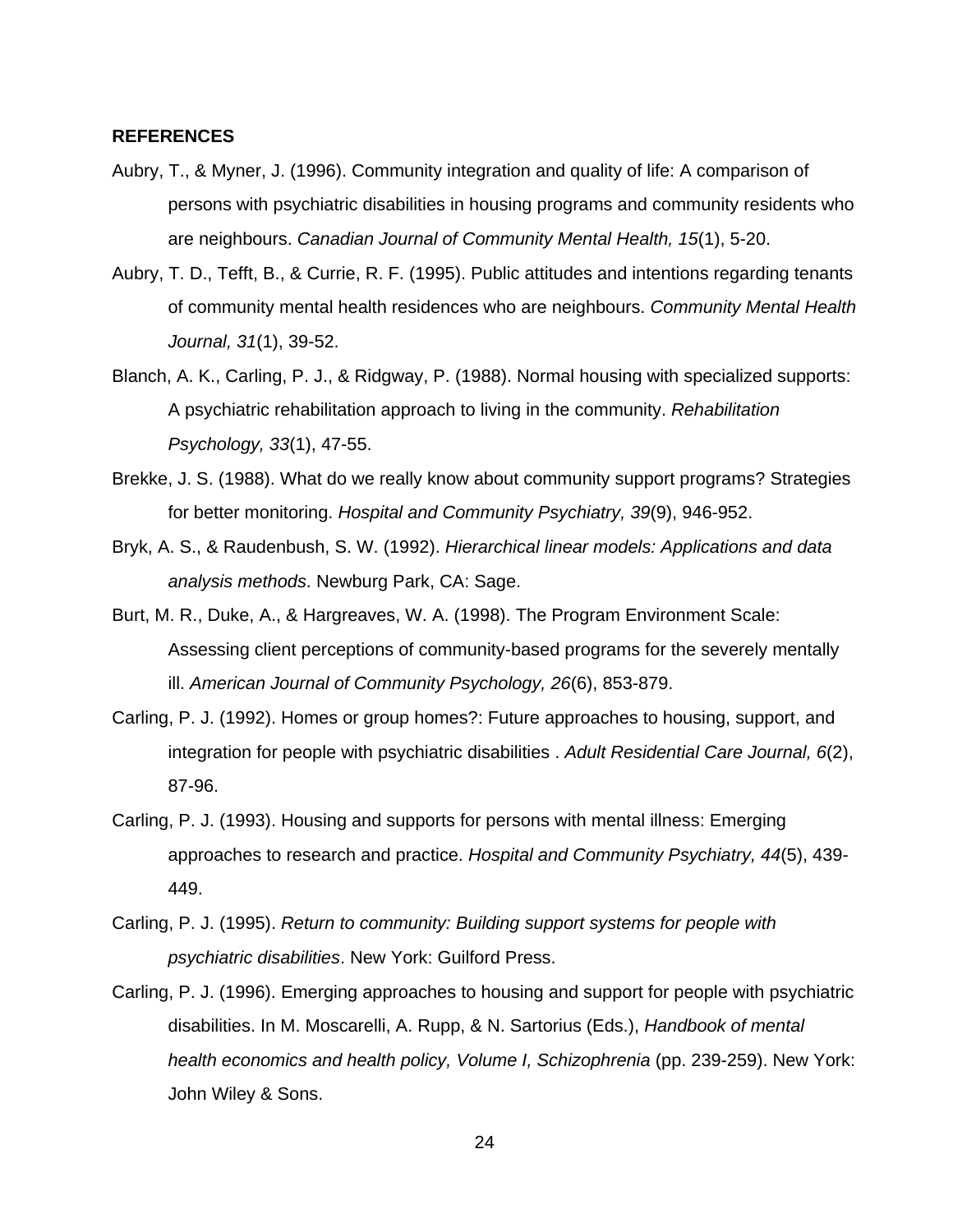- Center for Mental Health Services. (1994). *Making a Difference: Interim Status Report of the McKinney Demonstration Program for Homeless Adults with Serious Mental Illness*. Rockville, MD: U.S. Department of Health and Human Services.
- Dickey, B., Gonzalez, 0., Latimer, E., Powers, K., Schutt, R., & Goldfinger, S. (1996). Use of mental health services by formerly homeless adults residing in group and independent housing. *Psychiatric Services, 47*(2), 152-158.
- Dixon, L., Friedman, N., & Lehman, A. (1993). Housing patterns of homeless mentally ill persons receiving assertive treatment services. *Hospital and Community Psychiatry, 44*(3), 286-289.
- Fellin, P. (1993). Reformulation of the context of community based care. *Journal of Sociology and Social Welfare, 20*, 57-67.
- Flynn, R., & Aubry, T. D. (1999). Integration of persons with developmental or psychiatric disabilities: Conceptualization and measurement. In R. J. Flynn & R. Lewey (Eds.). *A quarter-century of normalization and social role valorization* (pp. 271-304). Ottawa (Ont), Canada: University of Ottawa Press.
- Hall, G. B., Nelson, G., & Fowler, H. S. (1987). Housing for the chronically mentally disabled: Part I-Conceptual framework and social context. *Canadian Journal of Community Mental Health, 6*, 65-78.
- Hargreaves, W. A., Shumway, M., Hu, T.-W., & Cuffel, B. (1998). *Cost-outcome methods for mental health* San Diego, CA: Academic Press.
- Herman, S. E., & Mowbray, C. T. (1991). Client typology based on functioning level assessments: Utility for service planning and monitoring. *The Journal of Mental Health Administration, 18*(2), 101-115.
- Hogan, M. F., & Carling, P. J. (1992). Normal housing: A key element of a supported housing approach for people with psychiatric disabilities. *Community Mental Health Journal, 28*(3), 215-226.
- Hornik, J. A. (1998). Evaluating mental health residential programs under a CMHS cooperative agreement: Will supported housing out-perform brand X? (Notes distributed at an invited presentation at the Center for Mental Health Policy and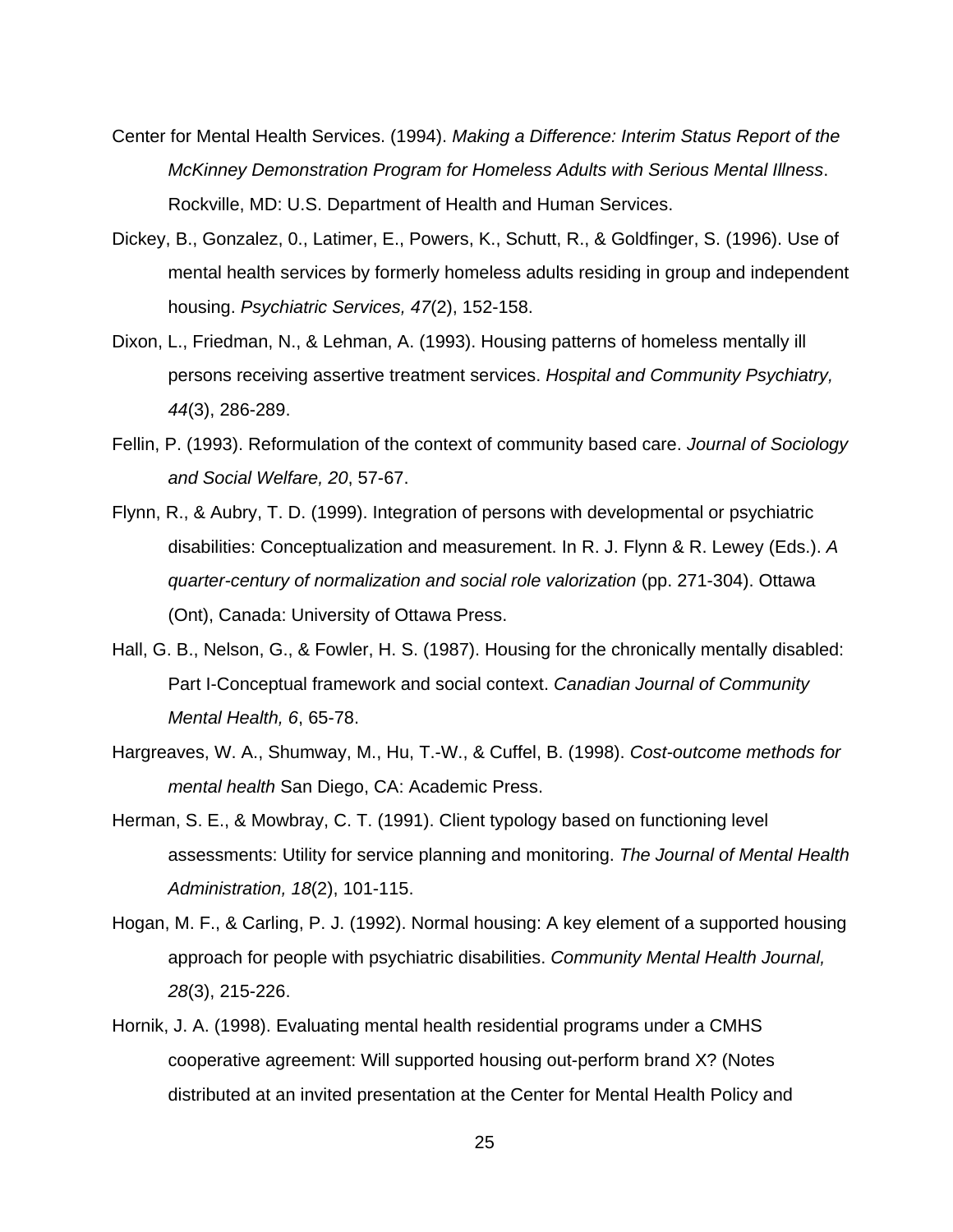Services Research, University of Pennsylvania, October 19, 1998).

- Hurlburt, M. S., Wood, P. A., & Hough, R. L. (1996). Providing independent housing for the homeless mentally ill: A novel approach to evaluating long-term longitudinal housing patterns. *Journal of Community Psychology, 24*(3), 291-310.
- Jerrell, J. M., & Hargreaves, W. (1991). *The Operating Philosophy of Community Programs*. Berkeley, CA: Institute for Mental Health Services Research Working Paper Series.
- Keck, J. (1990). Responding to consumer housing preferences: The Toledo experience. *Psychosocial Rehabilitation Journal, 13* (4), 51-58.
- Kennedy, C. (1989). Community integration and well-being: Toward the goals of community care. *Journal of Social Issues, 45*(3), 65-77.
- Knisley, M. B., & Fleming, M. (1993). Implementing supported housing in state and local mental health systems. *Hospital and Community Psychiatry, 44*(5), 456-461.
- Kruzich, J. M. (1985). Community integration of the mentally ill in residential facilities. *American Journal of Community Psychology, 13*(5), 553-563.
- Lehman, A. F. (1988). A quality of life interview for the chronically mentally ill. *Evaluation and Program Planning, 11*, 51-62.
- Lehman, A. F., Kernan, E., DeForge, B. R., & Dixon, L. (1995). Effects of homelessness on the quality of life of persons with severe mental illness. *Psychiatric Services, 46*(9), 922-926.
- Little, R. J. A., & Rubin, D. B. (1987). *Statistical analysis with missing data.* New York: John Wiley & Sons.
- Mank, D. M., & Buckley, J. (1989). Strategies for integrating employment environments. In W. Kiernan, & R. Schalock (Eds.), *Economics, industry, and disability: A look ahead* (pp. 319-335). Baltimore, MD: Paul H. Brookes.
- Marshall, G. N., Burnam, M. A., Koegel, P., Sullivan, G., & Benjamin, B. (1996). Objective life circumstances and life satisfaction: Results from the Course of Homelessness Study. *Journal of Health and Social Behavior, 37*, 44-58.
- McMillan, D. W., & Chavis, D. M. (1986). Sense of community: A definition and theory. *Journal of Community Psychology, 14*, 6-23.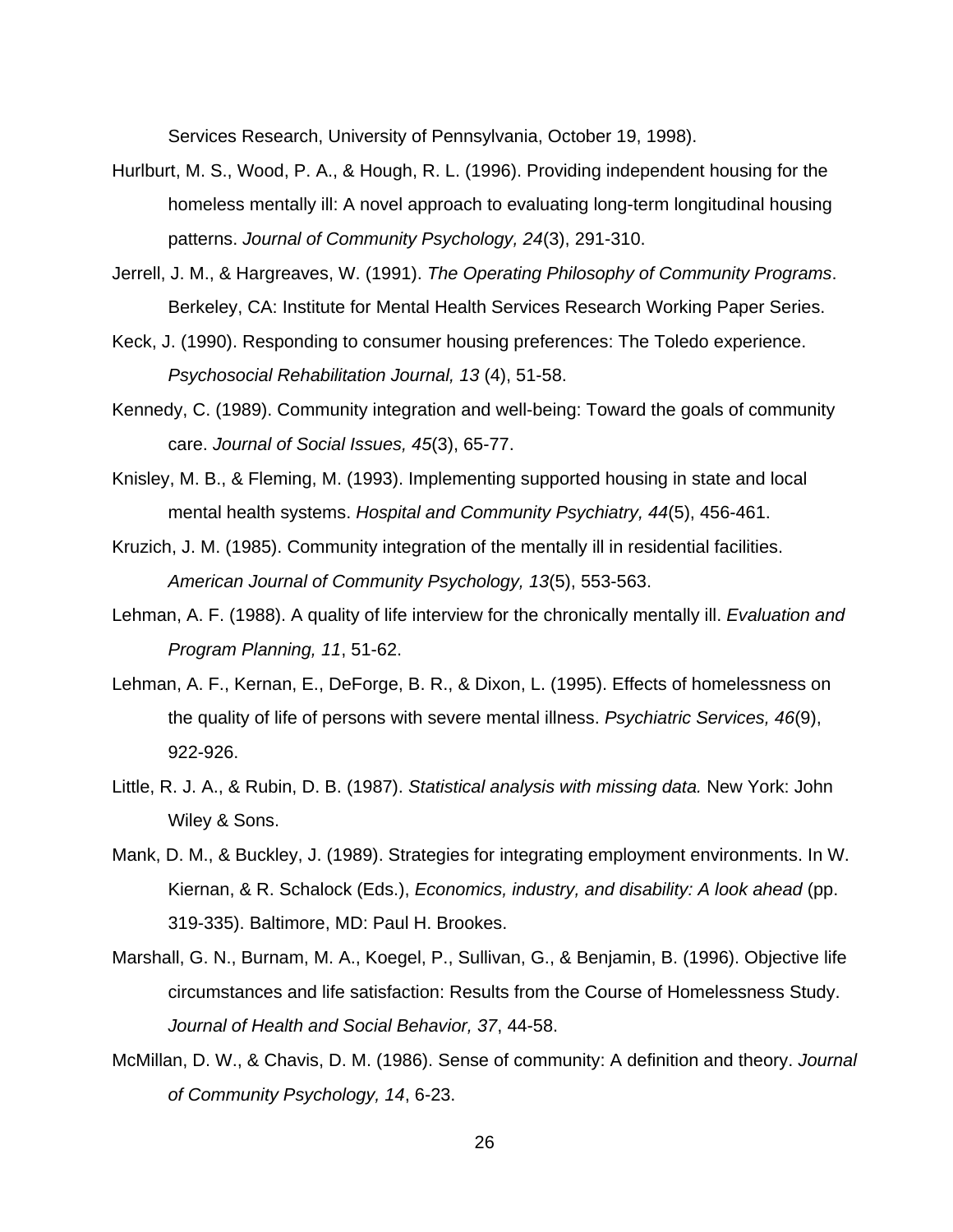- Moos, R. H. (1997). *Evaluating treatment environments: The quality of psychiatric and substance abuse programs* (2nd ed.). New Brunswick, NJ: Transaction Publishers.
- Moos, R. H., & Lemke, S. (1996). *Evaluating residential facilities: The multiphasic environmental assessment procedure.* Thousand Oaks, CA: Sage.
- Nagy, M. P., Fisher, G. A., & Tessler, R. C. (1988). Effects of facility characteristics on the social adjustment of mentally ill residents of board-and-care homes. *Hospital and Community Psychiatry, 39*(12), 1281-1286.
- National Association of State Mental Health Program Directors. (1987). *Housing and support for people with long-term mental illness.* Alexandria, VA: National Association of State Mental Health Program Directors.
- Nelson, G., Hall, G. B., Squire D., & Walsh-Bowers R. T. (1992). Social network transactions of psychiatric patients. *Social Science and Medicine, 34*(4), 433-445.
- Newman, S. J. (1992). *The severely mentally ill homeless: Housing needs and housing policy*. Baltimore, MD: Institute for Policy Studies, The Johns Hopkins University (Occasional Paper No. 12).
- Newman, S. J., Reschovsky, J. D., Kaneda, K., & Hendrick, A. M. (1994). The effects of independent living on persons with chronic mental illness: An assessment of the Section 8 certificate program. *The Milbank Quarterly, 72*(1), 171-198.
- Parkinson, S., Nelson, G., & Horgan, S. (1999). From housing to homes: A review of the literature on housing approaches for psychiatric consumer/survivors. *Canadian Journal of Community Mental Health, 18*(1), 145-164.
- Perkins, D. D., Florin P., Rich, R. C., Wandersman, A., & Chavis, D. M. (1990). Participation and the social and physical environment of residential blocks: Crime and community context. *American Journal of Community Psychology, 18*(1), 83-115.
- Pulice, R. T., McCormick, L. L., & Dewees, M. (1995). A qualitative approach to assessing the effects of system change on consumers, families, and providers. *Psychiatric Services, 46*(6), 575-579.
- Racino, J. A. (1995). Community living for adults with developmental disabilities: A housing and support approach. *Journal of the Association for Persons With Severe Handicaps,*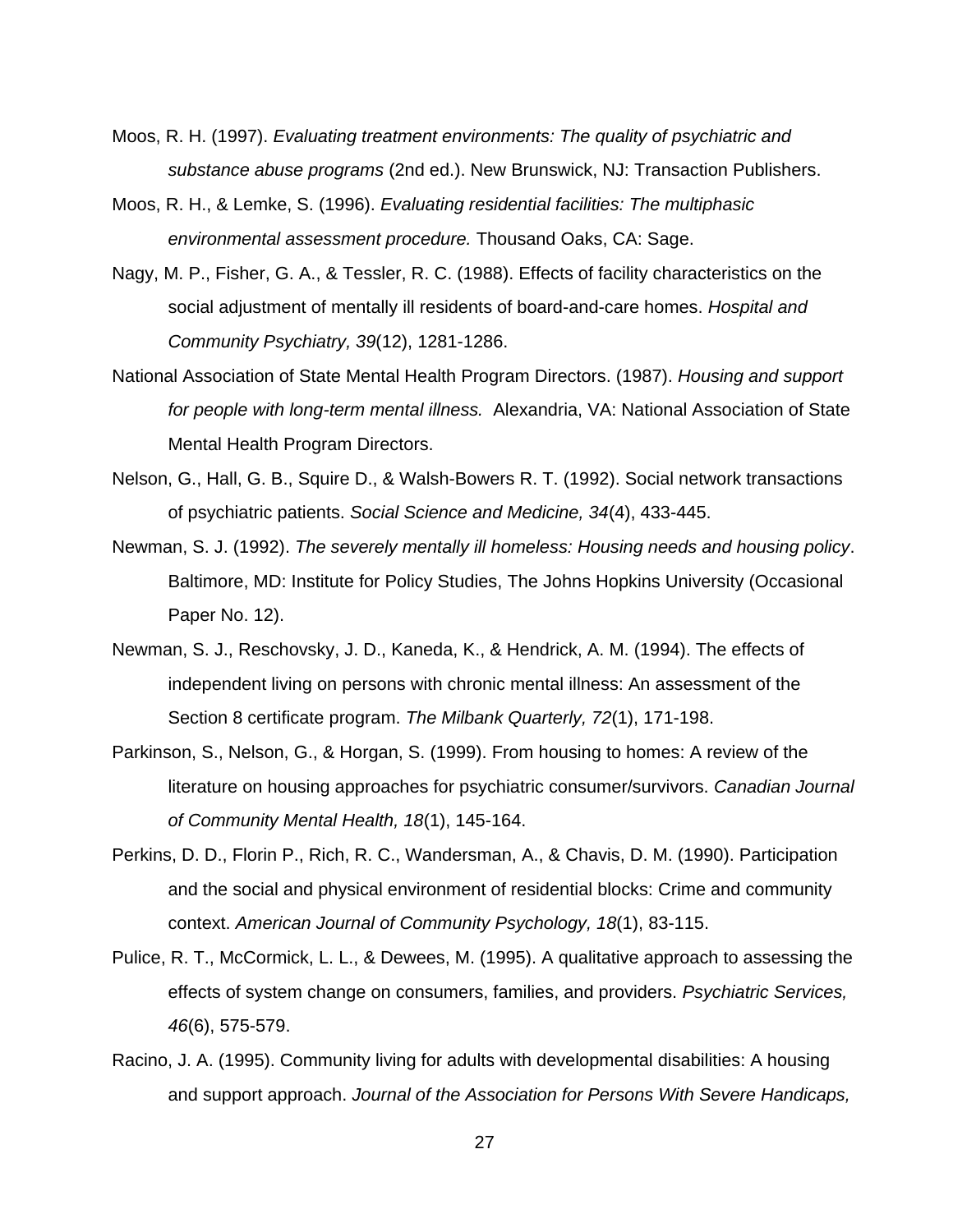*20*(4), 300-310.

- Rogers, E. S., Danley, K. S., Anthony, W. A., Martin, R., & Walsh, D. (1994). The residential needs and preferences of persons with serious mental illness: A comparison of consumers and family members. *Journal of Mental Health Administration, 21*(1), 42-51.
- Ridgway, P., & Rapp, C. A. (1997). *The active ingredients of effective supported housing: A research synthesis.* Lawrence, KS: The University of Kansas.
- Ridgway, P., & Zipple, A. M. (1990). The paradigm shift in residential services: From the linear continuum to supported housing approaches*. Psychosocial Rehabilitation Journal, 13*(4), 11-31.
- Rosenbaum, P. R. (1995). *Observational studies*. New York: Springer-Verlag.
- Schutt, R. K., & Goldfinger, S. M. (1996). Housing preferences and perceptions of health and functioning among homeless mentally ill persons. *Psychiatric Services, 47*(4), 381-386.
- Schutt, R. K., Goldfinger, S. M., & Penk, W. E. (1997). Satisfaction with residence and with life: when homeless mentally ill persons are housed. *Evaluation and Program Planning, 20*(2), 185-194.
- Segal, S. P., & Aviram, U. (1978). *The mentally ill in community-based sheltered care: A study of community care and social integration.* New York: John Wiley & Sons.
- Segal, S. P., Baumohl J., & Moyles, E. W. (1980). Neighborhood types and community reaction to the mentally ill: A paradox of intensity. *Journal of Health and Social Behavior, 21*, 345-359.
- Segal, S. P., & Everett-Dille, L. (1980). Coping styles and factors in male/female social integration. *Acta Psychiatrica Scandinavica, 61*(1), 8-20.
- Segal, S. P., & Kotler, P. L. (1993). Sheltered care residence: Ten-year personal outcomes. *American Journal of Orthopsychiatry, 63*(1), 80-91.
- Segal, S. P., Silverman, C., & Baumohl, J. (1989). Seeking person-environment fit in community care placement. *Journal of Social Issues, 45*(3), 49-64.
- Shadish, W. R., & Bootzin, R. R. (1984). The social integration of psychiatric patients in nursing homes. *American Journal of Psychiatry, 141*(10), 1203-1207.

Sherman, S. R., Frenkel, E. R., & Newman, E. S. (1986). Community participation of mentally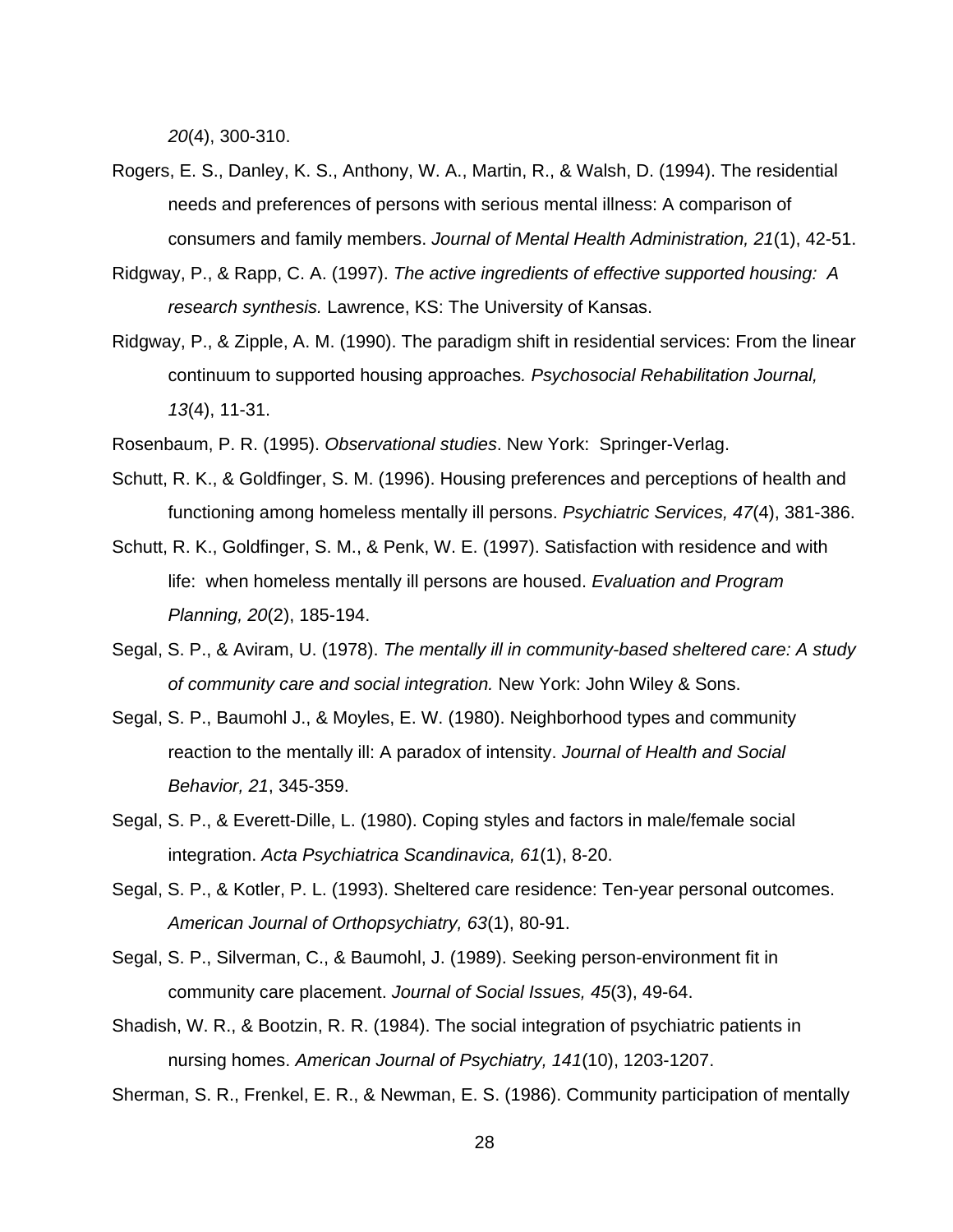ill adults in foster family care. *Journal of Community Psychology, 14*, 120-133.

- Sherman, S. R., Newman, E. S., & Frenkel, E. R. (1984). Community acceptance of the mentally ill in foster family care. *Health and Social Work, 9*, 188-199.
- Shern, D. L., Felton, C. J., Hough, R. L., Lehman, A. F., Goldfinger, S., Valencia, E., Dennis, D., Straw, R., & Wood, P. A. (1997). Housing outcomes for homeless adults with mental illness: Results from the second-round McKinney program. *Psychiatric Services, 48*(2), 239-241.
- Shern, D. L., Wilson, N. Z., Ellis, R. H., Bartsch, D. A., & Coen, A. S. (1986). Planning a continuum of residential/service settings for the chronically mentally ill: The Colorado experience. *Community Mental Health Journal, 27*(3), 190-202.
- Silverman, C. J., & Segal, S. P. (1994). Who belongs?: An analysis of ex-mental patients' subjective involvement in the neighborhood. *Adult Residential Care Journal, 8*(2), 103- 113.
- Stein, L. I., & Test, M. A. (1980). Alternative to mental hospital treatment: I. Conceptual model, treatment programs, and clinical evaluation. *Archives of General Psychiatry, 37*(4), 392-397.
- Stein, L. I., & Test, M. A. (1985). The evolution of the Training in Community Living model. *New Directions for Mental Health Services, 26*, 7-16.
- Storey, K. (1993). A proposal for assessing integration. *Education and Training in Mental Retardation, 28*(4), 279-287.
- Tanzman, B. (1993). An overview of surveys of mental health consumers' preferences for housing and support services. *Hospital and Community Psychiatry, 44*(5), 450-455.
- Tanzman, B. H., Wilson, S. F., & Yoe, J. T. (1992). Mental health consumers' preferences for housing and supports: The Vermont Study. In J. W. Jacobson, S. N. Burchard, & P. J. Carling (Ed.), *Community living for people with developmental and psychiatric disabilities* (pp. 155-166). Baltimore, MD: Johns Hopkins University Press.
- The Interagency Council on the Homeless. (1992). *Outcasts on main street: A report of the Federal Task Force on Homelessness and Severe Mental Illness.* Washington, D.C.: U.S. Department of Health and Human Services.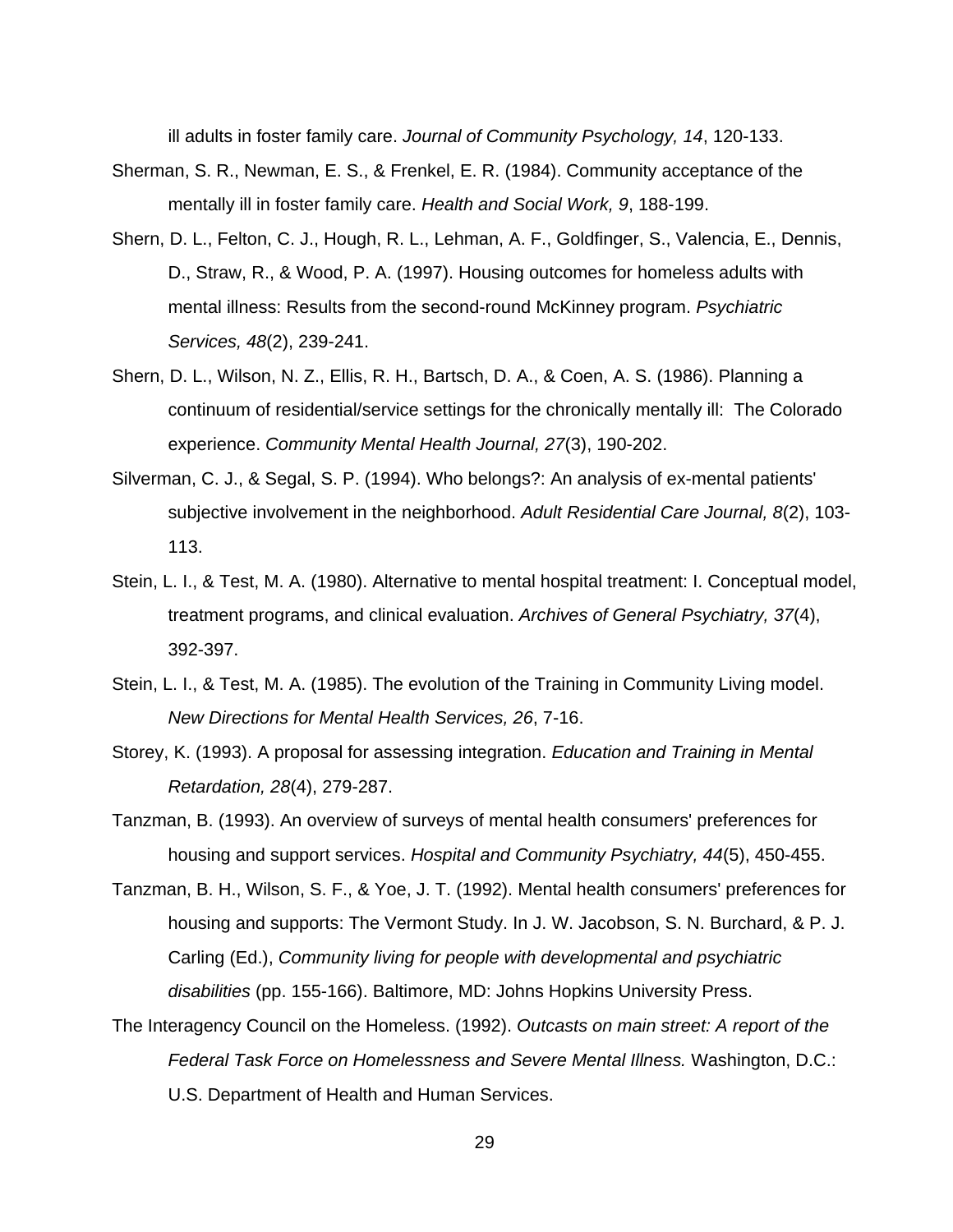- Timko, C. (1994). *Residential Substance Abuse and Psychiatric Programs Inventory (RESPPI)* Center for Health Care Evaluation: VA HSR&D Field Program.
- Timko, C. (1995). Policies and services in residential substance abuse programs: Comparisons with psychiatric programs. *Journal of Substance Abuse, 7*, 43-59.
- Timko, C. (1996). Physical characteristics of residential psychiatric and substance abuse programs: Organizational determinants and patient outcomes. *American Journal of Community Psychology, 24*(1), 173-192.
- Timko, C., & Moos, R. H. (1998). Outcomes of the treatment climate in psychiatric and substance abuse programs. *Journal of Clinical Psychology, 54*(8), 1137-1150.
- Trute, B. (1986). Sheltered housing for the chronic psychiatric patient: The influence of operators of board and care facilities on community participation of their residents. *Canadian Journal of Community Mental Health, 5*, 31-38.
- Trute, B., & Segal, S. P. (1976). Census tract predictors and the social integration of sheltered care residents. *Social Psychiatry, 11*, 153-161.
- Tsemberis, S. (1999). From streets to homes: An innovative approach to supported housing for homeless adults with psychiatric disabilities. *Journal of Community Psychology, 27*(2), 225-241.
- Wolfensberger, W. (1972). *The principle of normalization in human services*. Toronto (Ont), Canada: National Institute on Mental Retardation.
- Wolfensberger, W. (1993). Social role valorization: A proposed new term for the principle of normalization. *Mental Retardation, 21*(6), 234-239.
- Wolfensberger, W., & Thomas, S. (1983). *PASSING (Program analysis of service systems' implementation of normalization goals): Normalization criteria and ratings manual* (2nd ed.). Toronto (Ont), Canada: National Institute on Mental Retardation.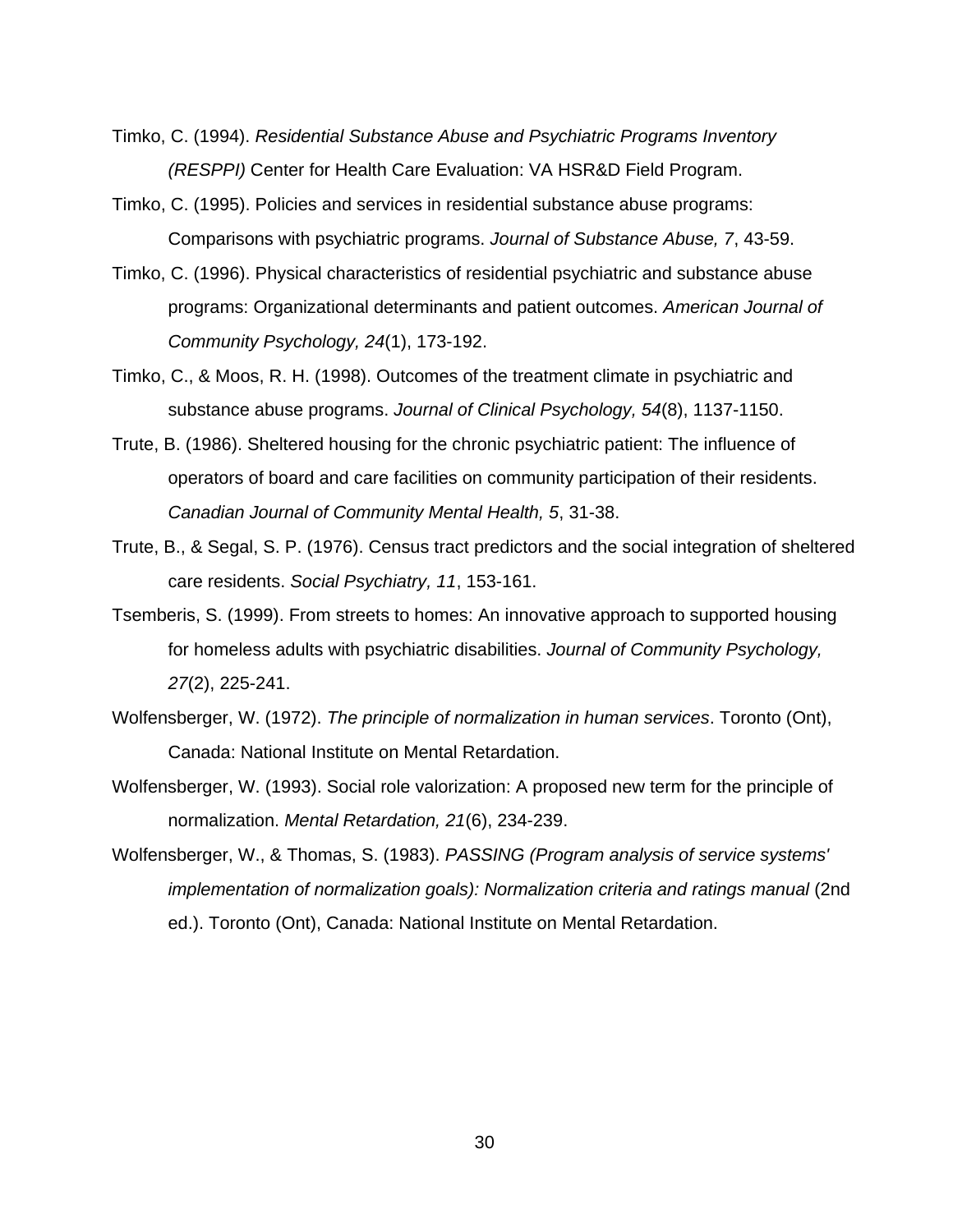# **Table 1**<br>A Review of Conceptual and Operational Definitions of Community Integration in the Mental Health Research Literature

| Author(s)                                               | <b>Study sample</b>                                                                                 | Housing program/type                                                                                                                                   | Conceptual definition of integration                                                                                                                                                                                                                                                                | <b>Operation definition of integration</b>                                                                                                                                                                                                                                                             |
|---------------------------------------------------------|-----------------------------------------------------------------------------------------------------|--------------------------------------------------------------------------------------------------------------------------------------------------------|-----------------------------------------------------------------------------------------------------------------------------------------------------------------------------------------------------------------------------------------------------------------------------------------------------|--------------------------------------------------------------------------------------------------------------------------------------------------------------------------------------------------------------------------------------------------------------------------------------------------------|
| Aubry &<br>-1.<br>Myner 1996                            | 51 persons with psychiatric<br>disabilities and 51<br>nondisabled persons                           | 14 community mental health<br>housing programs (10 board and<br>care homes and 4 supervised<br>residences)                                             | 1. Physical integration: physical presence in the<br>community<br>2. Psychological integration: the extent to which the<br>individuals perceived themselves as being similar to<br>neighbors and felt part of the neighborhood<br>3. Social integration: degree of social contact with<br>neighbors | 1. Physical integration: a 12-item condensed version<br>of Segal & Aviram's 1978 External Integration Scale<br>2. Psychological integration: 12-item Sense of<br>Community Scale by Perkins et al., 1990<br>3. Social integrationa 13-item Social Integration Scale<br>by Aubry, Tefft, & Currie, 1995 |
| Kennedy 1989<br>2.                                      | 159 clients of community<br>support services program                                                | Supervised community residences<br>(4 agencies), supportive<br>apartments (6 agencies) $\&$ single<br>room occupancy (3 hotels)                        | Access to basic, personal, and social resources, and<br>participation in the community                                                                                                                                                                                                              | A 31-item scale adapted from Segal & Aviram's<br>External Integration Scale (1978)                                                                                                                                                                                                                     |
| Kruzich 1985<br>3.                                      | 87 ex-patients from state<br>mental hospitals                                                       | Combined skilled nursing and<br>intermediate facilities,<br>freestanding intermediate care<br>facilities, and congregate care<br>facilities (total=43) | Leisure- and work-related behavioral involvement in<br>activities outside the individual's residence                                                                                                                                                                                                | A 10-item scale adapted from Segal and Aviram<br>(1978) measuring the frequency of involvement in<br>community events, use of community resources, and<br>participation in employment.                                                                                                                 |
| Nagy, Fisher,<br>4.<br>& Tessler 1988                   | 851 mentally ill residents                                                                          | 201 board and care homes                                                                                                                               | Participation in community activities                                                                                                                                                                                                                                                               | A 5-item scale: shopping; barber/beauty shop; movies;<br>outing; restaurant or coffee shop                                                                                                                                                                                                             |
| Nelson, Hall,<br>.5.<br>Squire, & Walsh-<br>Bowers 1992 | 66 participants                                                                                     | 5 supportive apartment programs,<br>2 group homes, and 4 board and<br>care facilities                                                                  | No conceptual definition was given in the article                                                                                                                                                                                                                                                   | A 7-item scale adapted from Segal & Aviram (1978)<br>including use of community resources, involvement in<br>community activities, doing volunteer work, and going<br>to school or work.                                                                                                               |
| Segal &<br>6.<br>Aviram 1978                            | 499 non-retarded sheltered-<br>care residents                                                       | 211 sheltered care facilities<br>(including family-care homes,<br>halfway houses, and board-and-<br>care homes)                                        | Five levels of involvement outside the facility<br>including presence, access, participation, production,<br>and consumption                                                                                                                                                                        | A 44-item External Integration Scale comprising 7<br>subscales measuring the amount of time spent outside<br>the facility, access to goods and services, social<br>contacts and participation in community activities, and<br>consumption of goods and services                                        |
| Segal,<br>7.<br>Baumohl, &<br>Molyes 1980               | 397 seriously mentally ill<br>sheltered-care residents                                              | Same as Segal & Aviram 1978                                                                                                                            | The extent to which the resident spent time in, had<br>access to, participated in, and produced and consumed<br>goods and services in the community in a self-initiated<br>manner                                                                                                                   | Segal & Aviram's 1978 External Integration Scale                                                                                                                                                                                                                                                       |
| 8. Segal $\&$<br>Everett-Dille 1980                     | Same as Segal & Aviram<br>1978                                                                      | Same as Segal & Aviram 1978                                                                                                                            | The degree to which an individual independently<br>becomes involved in the community outside                                                                                                                                                                                                        | Segal & Aviram's 1978 External Integration Scale                                                                                                                                                                                                                                                       |
| Segal & Kotler<br>9.<br>1993                            | 234 seriously mentally ill<br>persons (a 10-year follow-<br>up of Segal and Aviram's<br>1978 study) | 56.5% of the sample lived in<br>sheltered care; 30.3% lived in the<br>community; 13.2% were<br>institutionalized                                       | The extent to which an individual participated in and<br>made use of the community in a self-initiated manner                                                                                                                                                                                       | Segal & Aviram's 1978 External Integration Scale                                                                                                                                                                                                                                                       |
| 10. Shadish &<br>Bootzin 1984                           | 204 psychiatric patients                                                                            | 12 nursing homes; 1 community<br>mental health center ward; 1<br>community mental health center<br>day treatment center                                | Production (income generation), consumption<br>(spending), and social behavior inside and outside a<br>mental health facility                                                                                                                                                                       | A modification of Segal & Aviram's 1978 approach                                                                                                                                                                                                                                                       |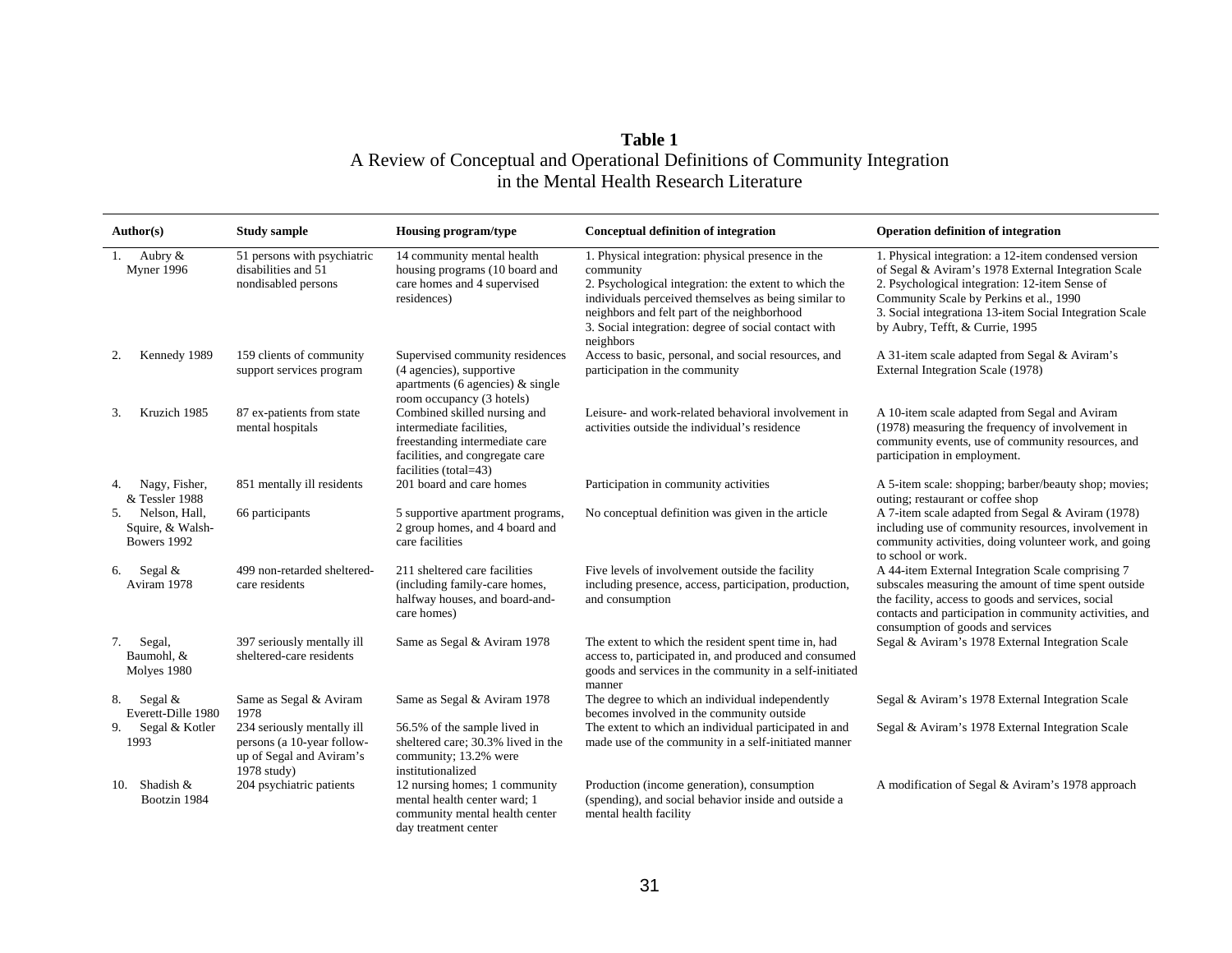## **Table 1** (*continued*)

|     | Author(s)                             | <b>Study sample</b>                                                                                         | <b>Housing program/type</b>                                                                                                                                                                                                                                                                                                                  | Conceptual definition of integration                                                                                                                                           | <b>Operation definition of integration</b>                                                                                                                                                                                                                                                                                         |
|-----|---------------------------------------|-------------------------------------------------------------------------------------------------------------|----------------------------------------------------------------------------------------------------------------------------------------------------------------------------------------------------------------------------------------------------------------------------------------------------------------------------------------------|--------------------------------------------------------------------------------------------------------------------------------------------------------------------------------|------------------------------------------------------------------------------------------------------------------------------------------------------------------------------------------------------------------------------------------------------------------------------------------------------------------------------------|
|     | Sherman,<br>Frenkel, &<br>Newman 1986 | 95 mentally ill adults and<br>101 care providers                                                            | Family care homes                                                                                                                                                                                                                                                                                                                            | Community participation: active participation of the<br>resident in some aspects of community life (use of<br>community resources, socialization, and community<br>activities) | 1. Use of community resources: doctor, dentist, barber,<br>groceries, drugstore, & post office<br>2. Socialization: Time spent with neighbors, friends,<br>or relatives<br>3. Community activities: restaurant, religious services,<br>party, meeting place, club, movie, sports, ceremonies,<br>plays or concerts, volunteer work |
| 12. | Sherman.<br>Newman, &<br>Frenkel 1984 | Same as Sherman, Frenkel.<br>& Newman 1986                                                                  | Same as Sherman, Frenkel, &<br>Newman 1986                                                                                                                                                                                                                                                                                                   | Community acceptance: an active and personal<br>involvement of community members with former<br>mentally ill patients                                                          | 1. Reaction of neighbors to residents (single-item<br>indicators)<br>2. Interaction with neighbors (5-item summative scale)<br>3. Satisfaction with neighbors (5-item summative)<br>scale)                                                                                                                                         |
| 13. | Silverman &<br>Segal 1994             | 191 seriously mentally ill<br>persons                                                                       | Same as Segal & Kotler 1993                                                                                                                                                                                                                                                                                                                  | The extent to which ex-patients feel they "belong" in<br>their neighborhoods                                                                                                   | Response to one question: Do you feel that you really<br>belong to this neighborhood, that you are part of it?                                                                                                                                                                                                                     |
| 14. | Timko 1996                            | 94 hospital- and<br>community-based<br>psychiatric and substance<br>abuse residential treatment<br>programs | Selected programs must meet the<br>following criteria: 1. housed at<br>least 10 patients; 2. offered meal<br>plan and organized services; 3.<br>allowed patients to stay at least 2<br>weeks; 4. most patients had<br>psychiatric or substance abuse<br>problems; 5. patients were 18<br>years old or over and primarily<br>English speaking | Behavioral involvement in activities in patients'<br>surrounding communities                                                                                                   | A 16-item scale measuring the percentage of patient<br>participating in activities outside the program (e.g.<br>percent of patients who left the facility to shop)                                                                                                                                                                 |
|     | 15. Timko & Moos<br>1998              | 89 residential psychiatric<br>and substance abuse<br>programs                                               | Same as Timko 1996                                                                                                                                                                                                                                                                                                                           | Participation of activities outside patients' facilities                                                                                                                       | Same as Timko 1996                                                                                                                                                                                                                                                                                                                 |
|     | 16. Trute 1986                        | 47 chronic psychiatric<br>patients living in board and<br>care residences                                   | 27 board and care residences                                                                                                                                                                                                                                                                                                                 | Contact with local neighbors                                                                                                                                                   | A 7-item Neighborhood Contact Scale. Scale items<br>include: talked to neighbors; knew neighbors' names;<br>called a neighbor on the phone; asked a neighbor into<br>own house; been invited into a neighbor's house; went<br>anywhere with a neighbor; borrowed anything from a<br>neighbor                                       |
| 17. | Trute & Segal<br>1976                 | 129 residents with<br>psychiatric disabilities in<br>California & 98 in<br>Saskatchewan                     | Sheltered care facilities                                                                                                                                                                                                                                                                                                                    | Five levels of involvement outside the facility<br>including presence, access, participation, production,<br>and consumption                                                   | Segal & Aviram's 1978 External Integration Scale                                                                                                                                                                                                                                                                                   |